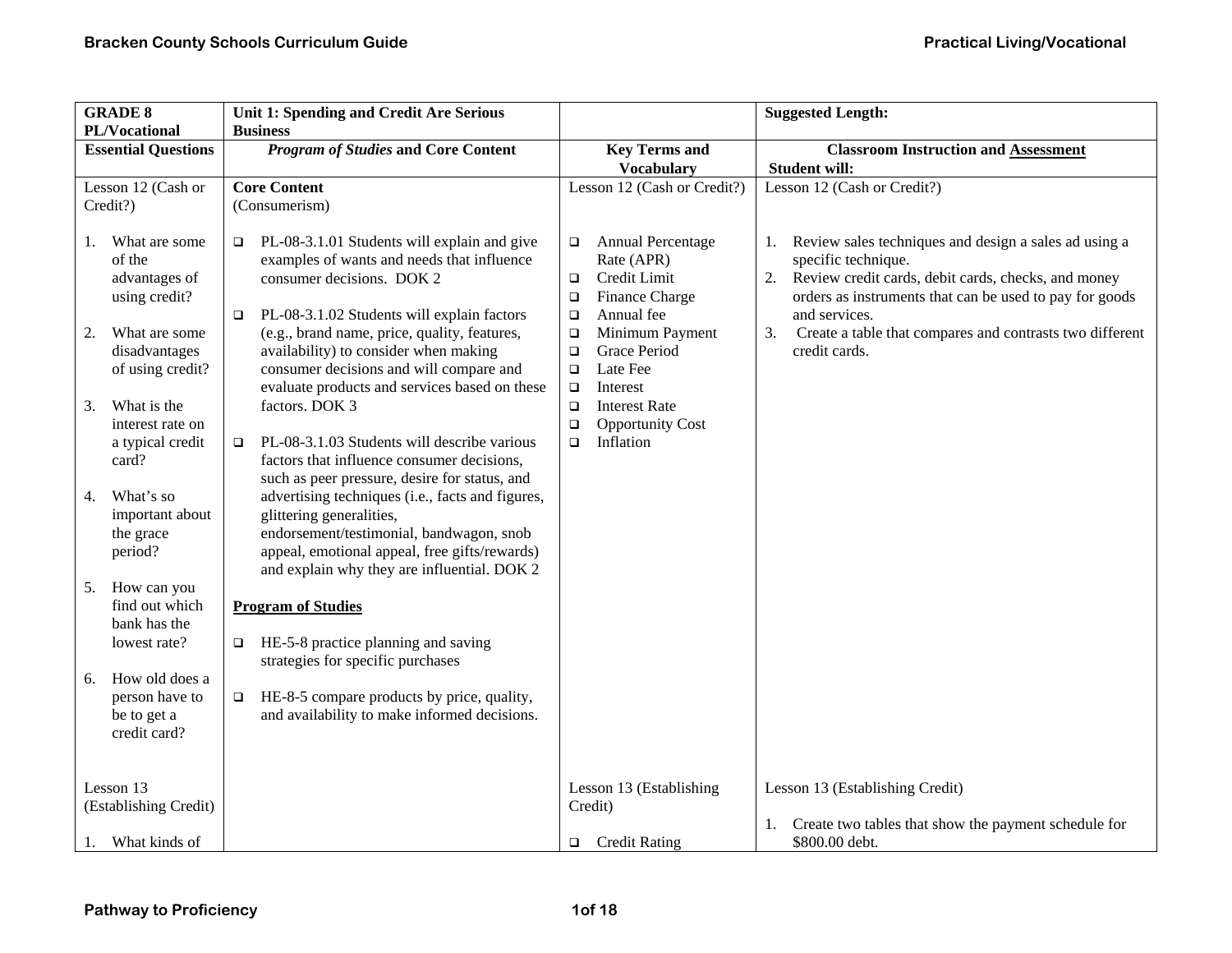| <b>GRADE 8</b><br>PL/Vocational                                                                                                                            | Unit 1: Spending and Credit Are Serious<br><b>Business</b> |                                                                                                                                                                                                                                                    | <b>Suggested Length:</b>                                                                                                                                                                                                                                                                                                                                           |
|------------------------------------------------------------------------------------------------------------------------------------------------------------|------------------------------------------------------------|----------------------------------------------------------------------------------------------------------------------------------------------------------------------------------------------------------------------------------------------------|--------------------------------------------------------------------------------------------------------------------------------------------------------------------------------------------------------------------------------------------------------------------------------------------------------------------------------------------------------------------|
| <b>Essential Questions</b>                                                                                                                                 | <b>Program of Studies and Core Content</b>                 | <b>Key Terms and</b><br><b>Vocabulary</b>                                                                                                                                                                                                          | <b>Classroom Instruction and Assessment</b><br><b>Student will:</b>                                                                                                                                                                                                                                                                                                |
| risks are<br>involved in the<br>use of credit?<br>Why do some<br>2.<br>people have to<br>pay much more<br>interest on their<br>loans than other<br>people? |                                                            | Character<br>$\Box$<br>Capacity<br>$\Box$<br>Capital<br>$\Box$<br>Collateral<br>$\Box$                                                                                                                                                             | Practice reading a credit card statement.<br>2.<br>Review loan applications and determine the character,<br>3.<br>capacity, and collateral of the borrower.<br><b>ASSESSMENT 13.1 Students will look at a credit card</b><br>$\Box$<br>application and determine the character, capacity, and<br>collateral of the borrower.                                       |
| How can a<br>3.<br>person improve<br>a poor credit<br>record?                                                                                              |                                                            |                                                                                                                                                                                                                                                    |                                                                                                                                                                                                                                                                                                                                                                    |
| What are some<br>4.<br>things that can<br>be used as<br>collateral?                                                                                        |                                                            |                                                                                                                                                                                                                                                    |                                                                                                                                                                                                                                                                                                                                                                    |
| What happens if<br>5.<br>a person fails to<br>repay a loan<br>that is backed<br>by collateral?                                                             |                                                            |                                                                                                                                                                                                                                                    |                                                                                                                                                                                                                                                                                                                                                                    |
| Lesson 14<br>(Comparison<br>Shopping)                                                                                                                      |                                                            | Lesson 14 (Comparison<br>Shopping<br>Cost/benefit analysis<br>$\Box$<br><b>Opportunity Cost</b><br>$\Box$<br><b>Deceptive Practices</b><br>$\Box$<br>Decision-making grid<br>$\Box$<br><b>Transfer Payments</b><br>$\Box$<br><b>FICA</b><br>$\Box$ | Lesson 14 (Comparison Shopping)<br>Review major steps in a purchase decision.<br>1.<br>Review situations that demonstrate deceptive sales<br>2.<br>techniques and answer questions about each situation.<br>ASSESSMENT 14.1 Students will construct steps in a<br>$\Box$<br>purchase decision and make a decision- grid for a<br>purchase they would like to make. |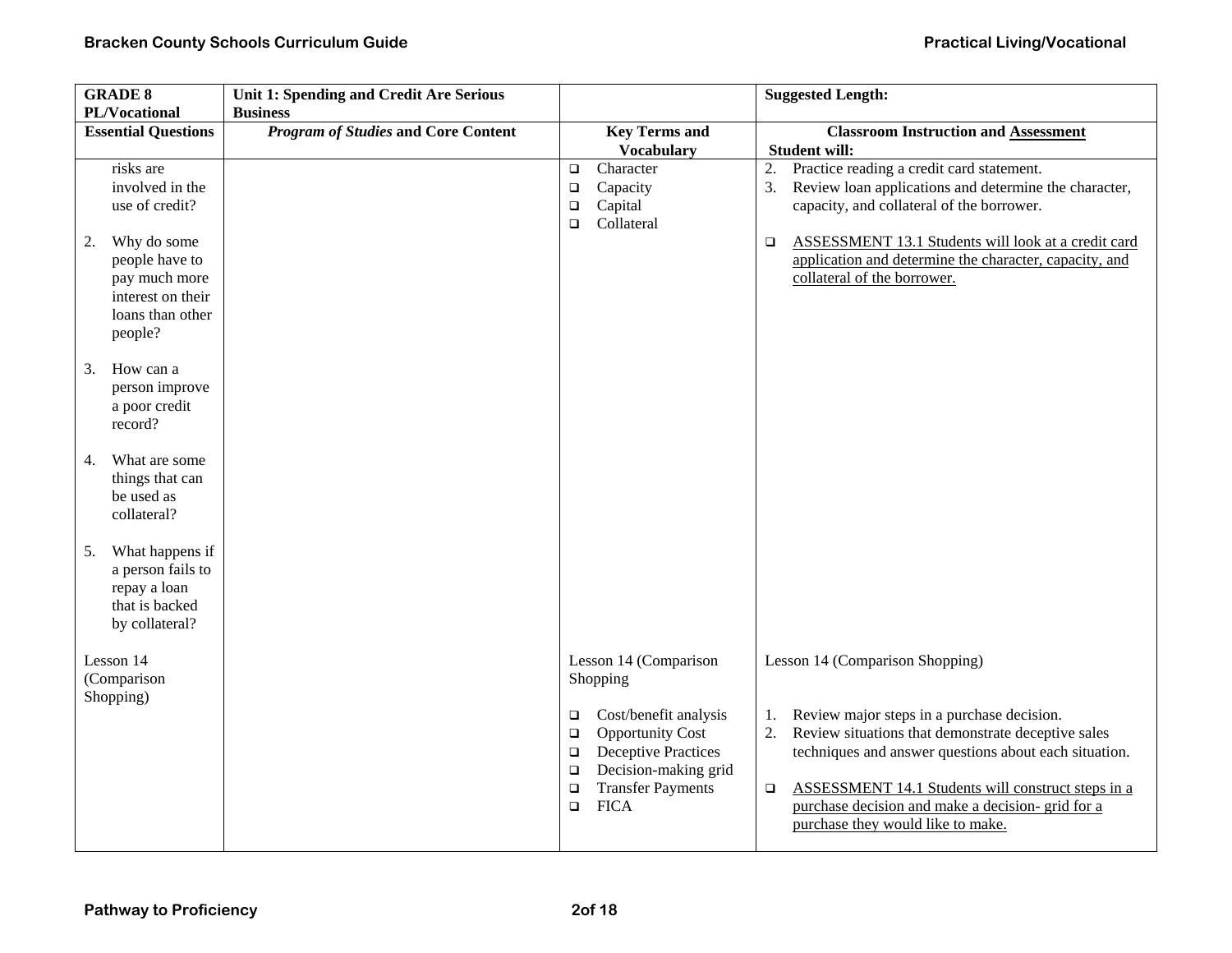| <b>GRADE 8</b><br>PL/Vocational                                                                                                                                                                    | Unit 2: Get a Plan: Get a Grip on Life                                                                                                                                                                                                                                                                                                                                                                 |                                                                                                                                                                                                                 | <b>Suggested Length:</b>                                                                                                                                                                                                                                                                                                                                      |
|----------------------------------------------------------------------------------------------------------------------------------------------------------------------------------------------------|--------------------------------------------------------------------------------------------------------------------------------------------------------------------------------------------------------------------------------------------------------------------------------------------------------------------------------------------------------------------------------------------------------|-----------------------------------------------------------------------------------------------------------------------------------------------------------------------------------------------------------------|---------------------------------------------------------------------------------------------------------------------------------------------------------------------------------------------------------------------------------------------------------------------------------------------------------------------------------------------------------------|
| <b>Essential Questions</b>                                                                                                                                                                         | <b>Program of Studies and Core Content</b>                                                                                                                                                                                                                                                                                                                                                             | <b>Key Terms and</b><br><b>Vocabulary</b>                                                                                                                                                                       | <b>Classroom Instruction and Assessment</b><br><b>Student will:</b>                                                                                                                                                                                                                                                                                           |
| Lesson 15<br>(Managing Cash)<br>What is meant<br>1.<br>by the<br>expression 'pay<br>yourself first?'<br>Is a budget<br>2.<br>necessary if a<br>person has only<br>periodic income<br>and expenses? | <b>Core Content</b><br>(Financial Literacy)<br>PL-08-3.2.01Students will describe financial<br>management practices including budgeting,<br>savings, banking services, (e.g., purpose of<br>checking and savings accounts, debit/credit), and<br>investing (e.g., general types and purpose of<br>investing) and develop a short-term financial plan.<br>DOK <sub>3</sub><br><b>Program of Studies</b> | Lesson 15 (Managing Cash)<br><b>Fixed Expenses</b><br>$\Box$<br>Variable Expenses<br>$\Box$<br>Periodic Income<br>$\Box$<br><b>Budget</b><br>$\Box$<br>$\Box$<br><b>Opportunity Cost</b><br>Trade-Off<br>$\Box$ | Lesson 15 (Managing Cash)<br>1. Create a table that categorizes purchases in various<br>categories.<br>2. Review various budgets and determine if they are<br>spending more or less than they earned.<br>ASSESSMENT 15.1 Students will review the budget of<br>$\Box$<br>a wealthy person and answer questions about how the<br>money in the budget is spent. |
| Why should a<br>3.<br>student have a<br>budget?                                                                                                                                                    |                                                                                                                                                                                                                                                                                                                                                                                                        |                                                                                                                                                                                                                 |                                                                                                                                                                                                                                                                                                                                                               |
| What is the best<br>4.<br>way to set up a<br>budget?                                                                                                                                               |                                                                                                                                                                                                                                                                                                                                                                                                        |                                                                                                                                                                                                                 |                                                                                                                                                                                                                                                                                                                                                               |
| How important<br>5.<br>is record-<br>keeping?                                                                                                                                                      |                                                                                                                                                                                                                                                                                                                                                                                                        |                                                                                                                                                                                                                 |                                                                                                                                                                                                                                                                                                                                                               |
| Lesson 16<br>(Choosing and<br>Using a Checking<br>Account)                                                                                                                                         |                                                                                                                                                                                                                                                                                                                                                                                                        | Lesson 16 (Choosing and<br>Using a Checking Account)<br><b>ATM</b><br>$\Box$<br>Debit Card<br>$\Box$                                                                                                            | Lesson 16 (Choosing and Using a Checking Account)<br>Design a check.<br>1.<br>2.<br>Complete a checkbook register and fill out sample                                                                                                                                                                                                                         |
| How does an<br>1.<br>automatic teller<br>machine (ATM)<br>work?                                                                                                                                    |                                                                                                                                                                                                                                                                                                                                                                                                        | Deposit<br>$\Box$<br>Withdrawal<br>$\Box$<br><b>FDIC</b><br>$\Box$<br>Interest<br>$\Box$<br>Service Charge<br>$\Box$                                                                                            | checks.<br>Learn how open a checking account.<br>3.<br>Learn about ATM safety.<br>4.<br>ASSESSMENT 16.1 Develop a bank ad that invites the<br>$\Box$                                                                                                                                                                                                          |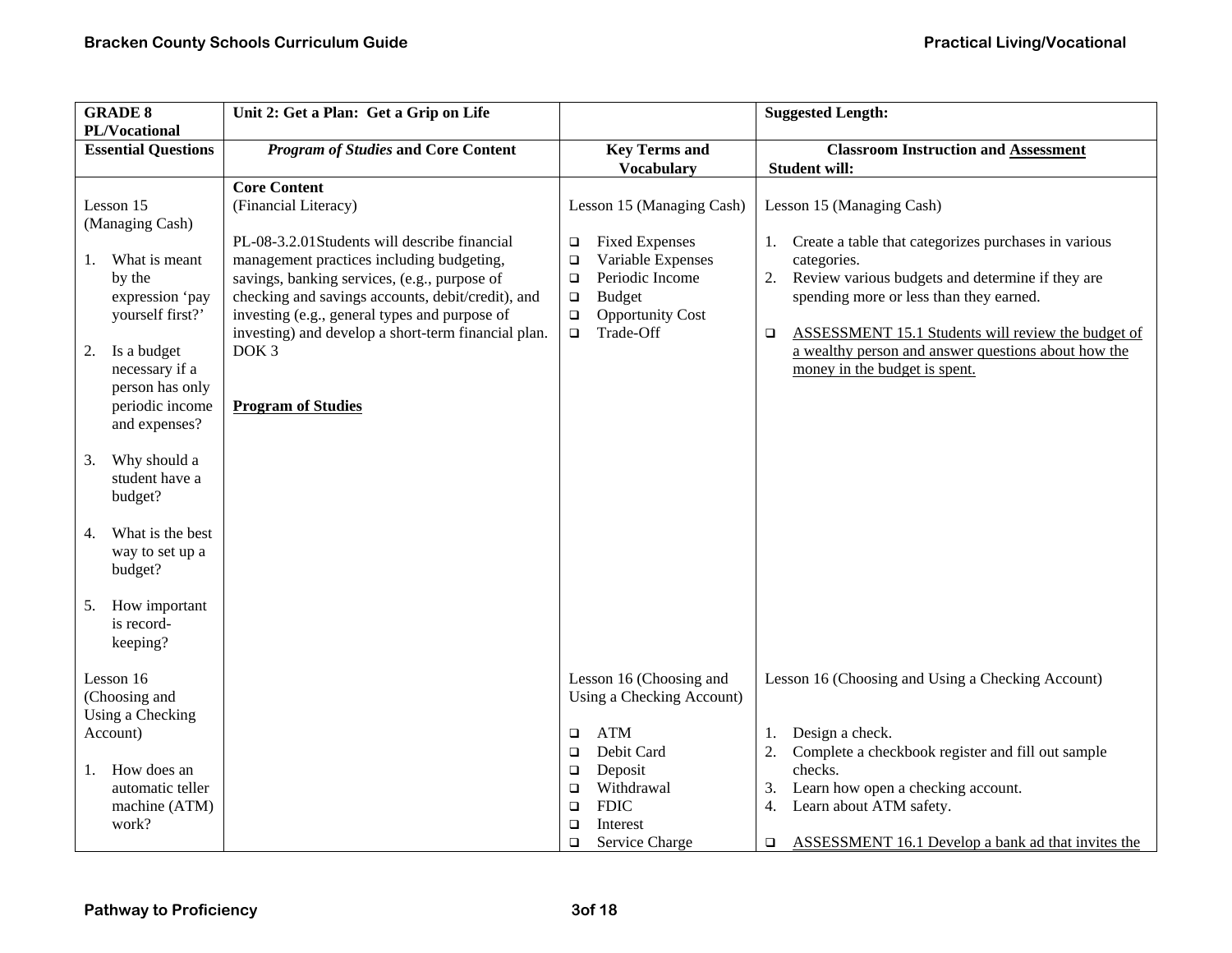| <b>GRADE 8</b>             | Unit 2: Get a Plan: Get a Grip on Life     |                                           | <b>Suggested Length:</b>                                            |
|----------------------------|--------------------------------------------|-------------------------------------------|---------------------------------------------------------------------|
| PL/Vocational              |                                            |                                           |                                                                     |
| <b>Essential Questions</b> | <b>Program of Studies and Core Content</b> | <b>Key Terms and</b><br><b>Vocabulary</b> | <b>Classroom Instruction and Assessment</b><br><b>Student will:</b> |
| What is the<br>2.          |                                            | Overdraft<br>$\Box$                       | public to open a checking account at your bank.                     |
| difference                 |                                            | PIN<br>$\Box$                             |                                                                     |
| between a debit            |                                            |                                           |                                                                     |
| card and a                 |                                            |                                           |                                                                     |
| credit card?               |                                            |                                           |                                                                     |
|                            |                                            |                                           |                                                                     |
| What happens if<br>3.      |                                            |                                           |                                                                     |
| you write a                |                                            |                                           |                                                                     |
| check for more             |                                            |                                           |                                                                     |
| than you have              |                                            |                                           |                                                                     |
| in your                    |                                            |                                           |                                                                     |
| checking                   |                                            |                                           |                                                                     |
| account?                   |                                            |                                           |                                                                     |
| What other<br>4.           |                                            |                                           |                                                                     |
| service charges            |                                            |                                           |                                                                     |
| might be added             |                                            |                                           |                                                                     |
| to you account?            |                                            |                                           |                                                                     |
|                            |                                            |                                           |                                                                     |
| Is money<br>5.             |                                            |                                           |                                                                     |
| always safe in a           |                                            |                                           |                                                                     |
| savings or                 |                                            |                                           |                                                                     |
| checking                   |                                            | Lesson 17 (What Taxes                     | Lesson 17 (What Taxes Affect You?)                                  |
| account?                   |                                            | Affect You?)                              |                                                                     |
| Lesson 17 (What            |                                            | Gross pay                                 | Study how taxes are collected.<br>1.                                |
| Taxes Affect You?)         |                                            | $\Box$<br>Net Pay<br>$\Box$               | Read about the use of taxes to construct roads.<br>2.               |
|                            |                                            | Take-Home Pay<br>$\Box$                   |                                                                     |
| Does everyone<br>1.        |                                            | Payroll Deduction<br>$\Box$               | ASSESSMENT 17.1 Where Did the Money Go?<br>$\Box$                   |
| have to pay                |                                            | <b>IRS</b><br>$\Box$                      | Students will look at a paycheck stub and answer                    |
| income tax?                |                                            | Income Tax<br>$\Box$                      | questions.                                                          |
|                            |                                            | <b>Real Estate Property</b><br>$\Box$     |                                                                     |
| How are income<br>2.       |                                            | Tax                                       |                                                                     |
| taxes                      |                                            |                                           |                                                                     |
| calculated?                |                                            |                                           |                                                                     |
|                            |                                            |                                           |                                                                     |
| Why are income<br>3.       |                                            |                                           |                                                                     |
| taxes deducted             |                                            |                                           |                                                                     |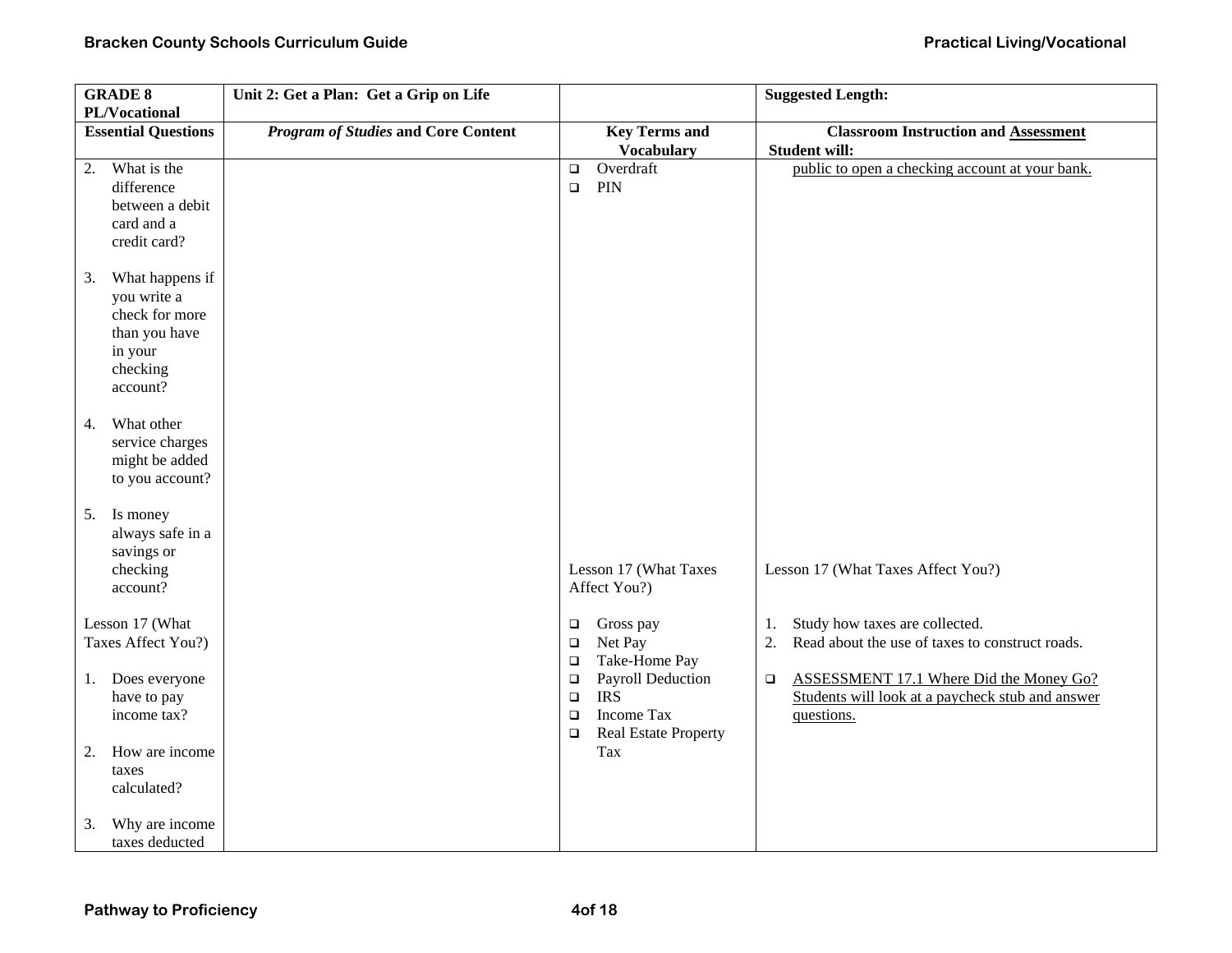| <b>GRADE 8</b>             | Unit 2: Get a Plan: Get a Grip on Life     |                      | <b>Suggested Length:</b>                    |
|----------------------------|--------------------------------------------|----------------------|---------------------------------------------|
| PL/Vocational              |                                            |                      |                                             |
| <b>Essential Questions</b> | <b>Program of Studies and Core Content</b> | <b>Key Terms and</b> | <b>Classroom Instruction and Assessment</b> |
|                            |                                            | <b>Vocabulary</b>    | <b>Student will:</b>                        |
| from paychecks             |                                            |                      |                                             |
| all year long?             |                                            |                      |                                             |
| Who receives<br>4.         |                                            |                      |                                             |
| social security            |                                            |                      |                                             |
| benefits?                  |                                            |                      |                                             |
|                            |                                            |                      |                                             |
| Who pays<br>5.             |                                            |                      |                                             |
| social security            |                                            |                      |                                             |
| taxes?                     |                                            |                      |                                             |
|                            |                                            |                      |                                             |
| What is a sales<br>6.      |                                            |                      |                                             |
| tax?                       |                                            |                      |                                             |
| What are<br>7.             |                                            |                      |                                             |
| transfer                   |                                            |                      |                                             |
| payments?                  |                                            |                      |                                             |
|                            |                                            |                      |                                             |
| What is a real<br>8.       |                                            |                      |                                             |
| estate property            |                                            |                      |                                             |
| tax?                       |                                            |                      |                                             |

| <b>GRADE 8</b>                                                                | Unit 3: Environment and Our Community                                                                                                                                                                                                                                       |                                                                                  | <b>Suggested Length:</b>                                   |
|-------------------------------------------------------------------------------|-----------------------------------------------------------------------------------------------------------------------------------------------------------------------------------------------------------------------------------------------------------------------------|----------------------------------------------------------------------------------|------------------------------------------------------------|
| <b>PL/Vocational</b>                                                          |                                                                                                                                                                                                                                                                             |                                                                                  |                                                            |
| <b>Essential Questions</b>                                                    | <b>Program of Studies and Core Content</b>                                                                                                                                                                                                                                  | <b>Key Terms and</b>                                                             | <b>Classroom Instruction and Assessment</b>                |
|                                                                               |                                                                                                                                                                                                                                                                             | <b>Vocabulary</b>                                                                | <b>Student will:</b>                                       |
| Lesson 15 (Save the                                                           | <b>Core Content</b>                                                                                                                                                                                                                                                         | Lesson 15 (Save the Babies)                                                      | Lesson 15 (Save the Babies)                                |
| Babies)                                                                       | (Community and Environment)                                                                                                                                                                                                                                                 |                                                                                  |                                                            |
| How can you do<br>a cost/benefit<br>analysis on an<br>environmental<br>issue? | PL-08-3.3.01 Students will describe consumer<br>$\Box$<br>actions ( <i>i.e.</i> , reuse, reduce, recycle) and<br>explain how these actions impact the<br>environment (e.g., conserving resources,<br>reducing pollution, reducing solid waste,<br>conserving energy). DOK 2 | <b>Benefits</b><br>□<br>Costs<br>□<br>Public Choice Theory<br>❏<br>Scarcity<br>□ | Study how a community solves a water pollution<br>problem. |
| Lesson 16 (Why                                                                |                                                                                                                                                                                                                                                                             | Lesson 16 (Why Would                                                             | Lesson 16 (Why Would People Cut Down Trees in a Public     |
| <b>Would People Cut</b>                                                       | PL-08-3.3.02 Students will identify and<br>◻                                                                                                                                                                                                                                | People Cut Down Trees in a                                                       | Park?)                                                     |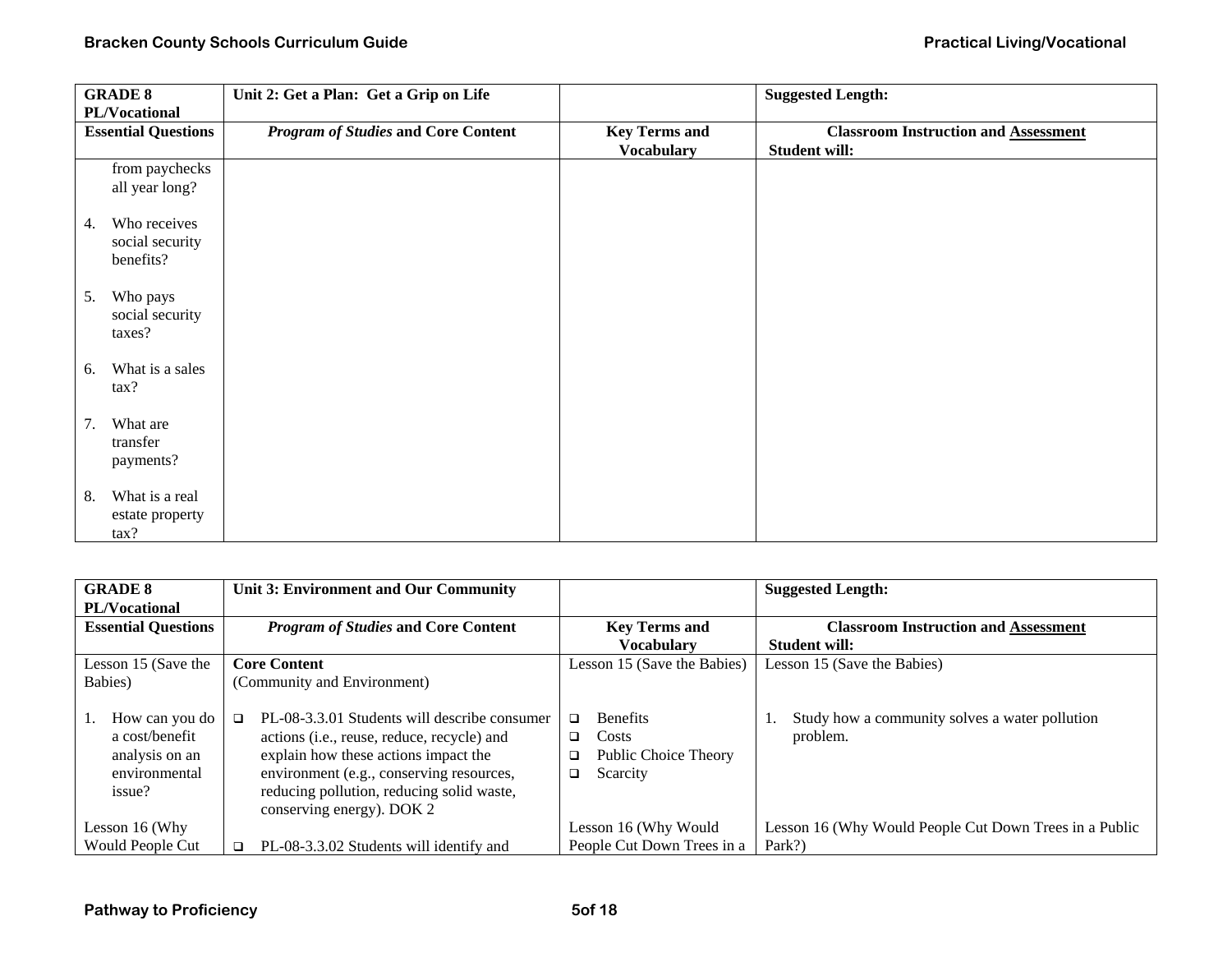| <b>GRADE 8</b><br>PL/Vocational                                                                                                                          | <b>Unit 3: Environment and Our Community</b>                                                                                                                                                                                                                                                |                                                                                                                                                                      | <b>Suggested Length:</b>                                                                                                                                                                                                                                                                                                                                                                                                        |
|----------------------------------------------------------------------------------------------------------------------------------------------------------|---------------------------------------------------------------------------------------------------------------------------------------------------------------------------------------------------------------------------------------------------------------------------------------------|----------------------------------------------------------------------------------------------------------------------------------------------------------------------|---------------------------------------------------------------------------------------------------------------------------------------------------------------------------------------------------------------------------------------------------------------------------------------------------------------------------------------------------------------------------------------------------------------------------------|
| <b>Essential Questions</b>                                                                                                                               | <b>Program of Studies and Core Content</b>                                                                                                                                                                                                                                                  | <b>Key Terms and</b><br><b>Vocabulary</b>                                                                                                                            | <b>Classroom Instruction and Assessment</b><br><b>Student will:</b>                                                                                                                                                                                                                                                                                                                                                             |
| Down Trees in a<br>Public Park?)                                                                                                                         | explain the importance of resources and<br>services provided by community agencies and<br>how these resources benefit the overall<br>community.<br>Public health department<br>$\Box$<br>Fire department<br>$\Box$<br>Police department<br>$\Box$<br>Family resource center DOK 2<br>$\Box$ | Public Park?)<br><b>Benefits</b><br>$\Box$<br>Costs<br>$\Box$<br>Incentives<br>$\Box$<br>Profits<br>$\Box$<br>Public Choice Theory<br>$\Box$                         | Compare government management of land with<br>1.<br>management of land under private ownership.<br>2.<br>Explain why government policies sometimes fail to<br>represent the interest of citizens.<br>Analyze how private ownership provides incentives to<br>3.<br>protect resources.                                                                                                                                           |
| Lesson 17 (The<br>Mystery of the<br>Disappearing<br>Christmas Tree)<br>Why do we<br>1.<br>need to recycle?<br>Why do we<br>2.<br>need to reuse<br>items? |                                                                                                                                                                                                                                                                                             | Lesson 17 (The mystery of<br>the Disappearing Christmas<br>Tree)<br>Recycle<br>$\Box$<br>Reuse<br>$\Box$<br>Renewable Resource<br>□<br>Nonrenewable<br>□<br>Resource | Lesson 17 (The mystery of the Disappearing Christmas Tree)<br>1. Participate in a discussion about why some materials are<br>recycled and reused.                                                                                                                                                                                                                                                                               |
| Lesson 18 (What is<br>Worth Recycling?)                                                                                                                  |                                                                                                                                                                                                                                                                                             | Lesson 18 (What is Worth<br>Recycling?)                                                                                                                              | Lesson 18 (What is Worth Recycling?)                                                                                                                                                                                                                                                                                                                                                                                            |
| 1. Do people<br>recycle<br>voluntarily?<br>Under what<br>2.<br>circumstances<br>would you<br>expect to see<br>more voluntary<br>recycling?               |                                                                                                                                                                                                                                                                                             | Recycle<br>□<br>Reuse<br>$\Box$<br>Refuse<br>$\Box$<br>Landfill<br>$\Box$                                                                                            | Participate in a school-wide ink cartridge recycling<br>1.<br>project paper-recycling project.<br>Review the advantages and disadvantages the<br>2.<br>costs/benefits of recycling materials that usually end up<br>in a landfill.<br>3. Work with community maps to identify resources and<br>services in a community.<br>Participate in a school wide ink cartridge-recycling<br>4.<br>program and a paper-recycling program. |
| Under what<br>3.<br>circumstances<br>might people                                                                                                        |                                                                                                                                                                                                                                                                                             |                                                                                                                                                                      |                                                                                                                                                                                                                                                                                                                                                                                                                                 |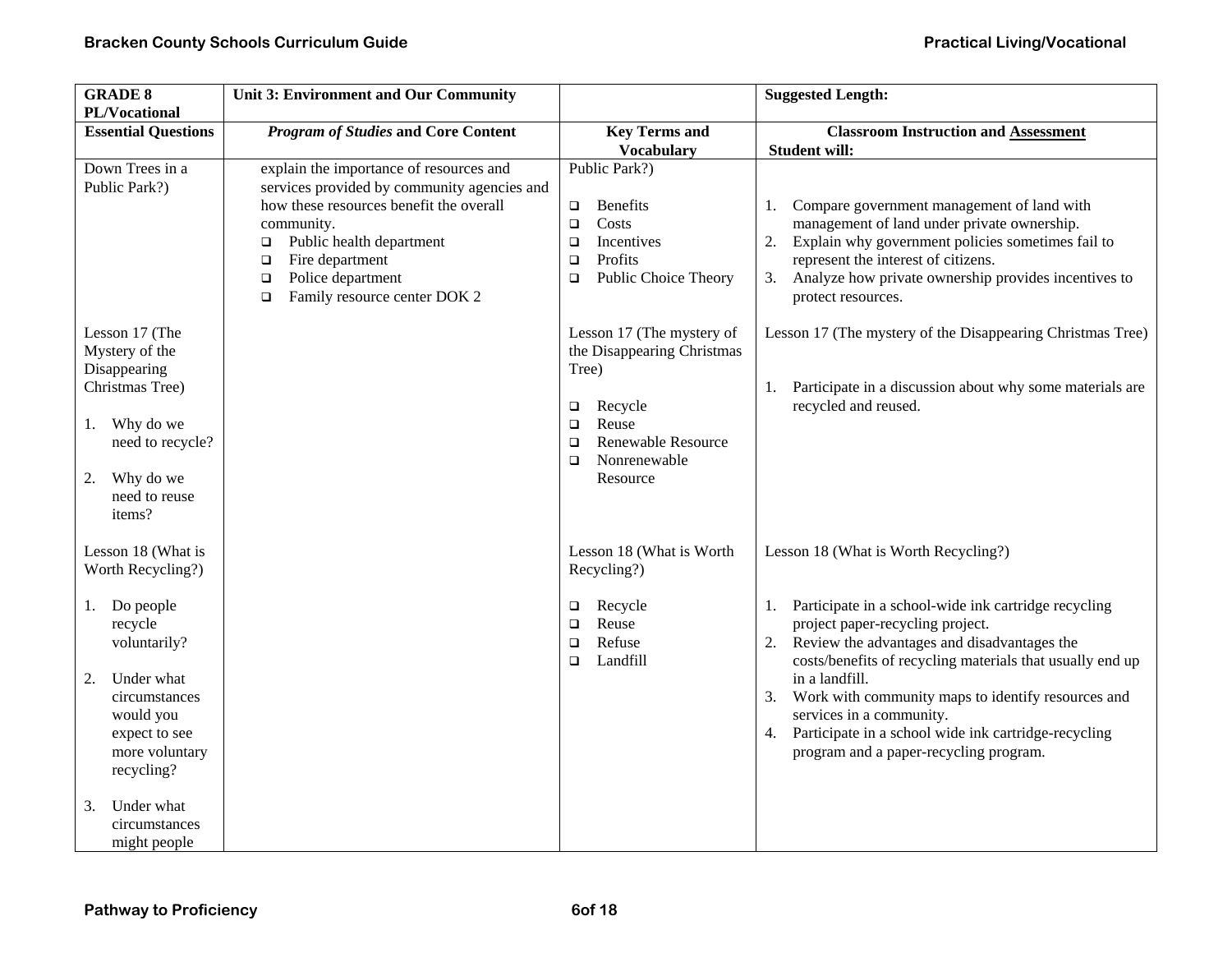| <b>GRADE 8</b>             | Unit 3: Environment and Our Community      |                      | <b>Suggested Length:</b>                    |
|----------------------------|--------------------------------------------|----------------------|---------------------------------------------|
| <b>PL/Vocational</b>       |                                            |                      |                                             |
| <b>Essential Questions</b> | <b>Program of Studies and Core Content</b> | <b>Key Terms and</b> | <b>Classroom Instruction and Assessment</b> |
|                            |                                            | Vocabularv           | <b>Student will:</b>                        |
| choose not to              |                                            |                      |                                             |
| recycle?                   |                                            |                      |                                             |

|                      | <b>GRADE 8</b><br>PL/Vocational                                                                                                       | <b>Unit 4: Individual Graduation Plan</b>                                                                                                                                                                                                                                                                                                                                                                                                                                                                                                                                                                                                                                                           |                                                                                        |                                                                                                                                                                                     |                                  | <b>Suggested Length:</b>                                                                                                                                                                                                                                                                                                        |
|----------------------|---------------------------------------------------------------------------------------------------------------------------------------|-----------------------------------------------------------------------------------------------------------------------------------------------------------------------------------------------------------------------------------------------------------------------------------------------------------------------------------------------------------------------------------------------------------------------------------------------------------------------------------------------------------------------------------------------------------------------------------------------------------------------------------------------------------------------------------------------------|----------------------------------------------------------------------------------------|-------------------------------------------------------------------------------------------------------------------------------------------------------------------------------------|----------------------------------|---------------------------------------------------------------------------------------------------------------------------------------------------------------------------------------------------------------------------------------------------------------------------------------------------------------------------------|
|                      | <b>Essential Questions</b>                                                                                                            | <b>Program of Studies and Core Content</b>                                                                                                                                                                                                                                                                                                                                                                                                                                                                                                                                                                                                                                                          |                                                                                        | <b>Key Terms and</b><br><b>Vocabulary</b>                                                                                                                                           |                                  | <b>Classroom Instruction and Assessment</b><br><b>Student will:</b>                                                                                                                                                                                                                                                             |
| 1.<br>2.<br>3.<br>4. | How can I find<br>a job?<br>What skills<br>should I learn in<br>school?<br>What tests<br>should I take?<br>Should I go to<br>college? | <b>Core Content</b><br>(Academic, Career Planning, Transition)<br>PL-08-4.1.01 Students will identify and<br>$\Box$<br>summarize why people need to work (e.g.,<br>earn money, contribute to society, develop an<br>identity as a worker, enhance self-esteem) to<br>meet basic needs (i.e., food, clothing, shelter)<br>and for personal satisfaction and enjoyment.<br>DOK <sub>2</sub><br>PL-08-4.1.02 Students will identify and<br>$\Box$<br>explain how jobs and career opportunities in                                                                                                                                                                                                      | $\Box$<br>$\Box$<br>$\Box$<br>$\Box$<br>$\Box$<br>$\Box$<br>$\Box$<br>$\Box$<br>$\Box$ | <b>Explore Test</b><br>Learning Styles<br>Inventory<br>Aptitude<br>Interest Inventory<br>Resume<br>Interview<br><b>Cover Letter</b><br><b>Communication Skills</b><br>Verbal Skills | 1.<br>2.<br>3.<br>4.<br>5.<br>6. | Take a series of assessments that will help to determine<br>a job that is best matched to the students' interests and<br>abilities.<br>Write an interview and a cover letter<br>Take part in a mock interview.<br>Fill in an electronic IGP.<br>Evaluation of work ethic on a daily basis.<br>Evaluation of keyboarding skills. |
| 5.                   | What is an<br>IGP?                                                                                                                    | each of Kentucky's Fourteen (14) Career<br>Clusters (i.e., Agriculture, Arts & Humanities,<br>Business & Marketing, Communications,<br>Construction, Education, Health Science,<br>human Services, Information Technology,<br>Manufacturing, Public Services, Science &<br>Mathematics, Social Sciences,<br>Transportation) vary within and among<br>communities and regions. DOK 2<br>PL-08-4.1.03 Students will describe a range<br>$\Box$<br>of academic skills acquired in school (e.g.,<br>verbal and nonverbal communication,<br>computer/technical, mathematical, inquiry<br>skills) and explain how these skills impact job<br>success and future career opportunities.<br>DOK <sub>2</sub> | $\Box$<br>$\Box$                                                                       | Non-verbal Skills<br>Kentucky Career<br>Clusters                                                                                                                                    |                                  |                                                                                                                                                                                                                                                                                                                                 |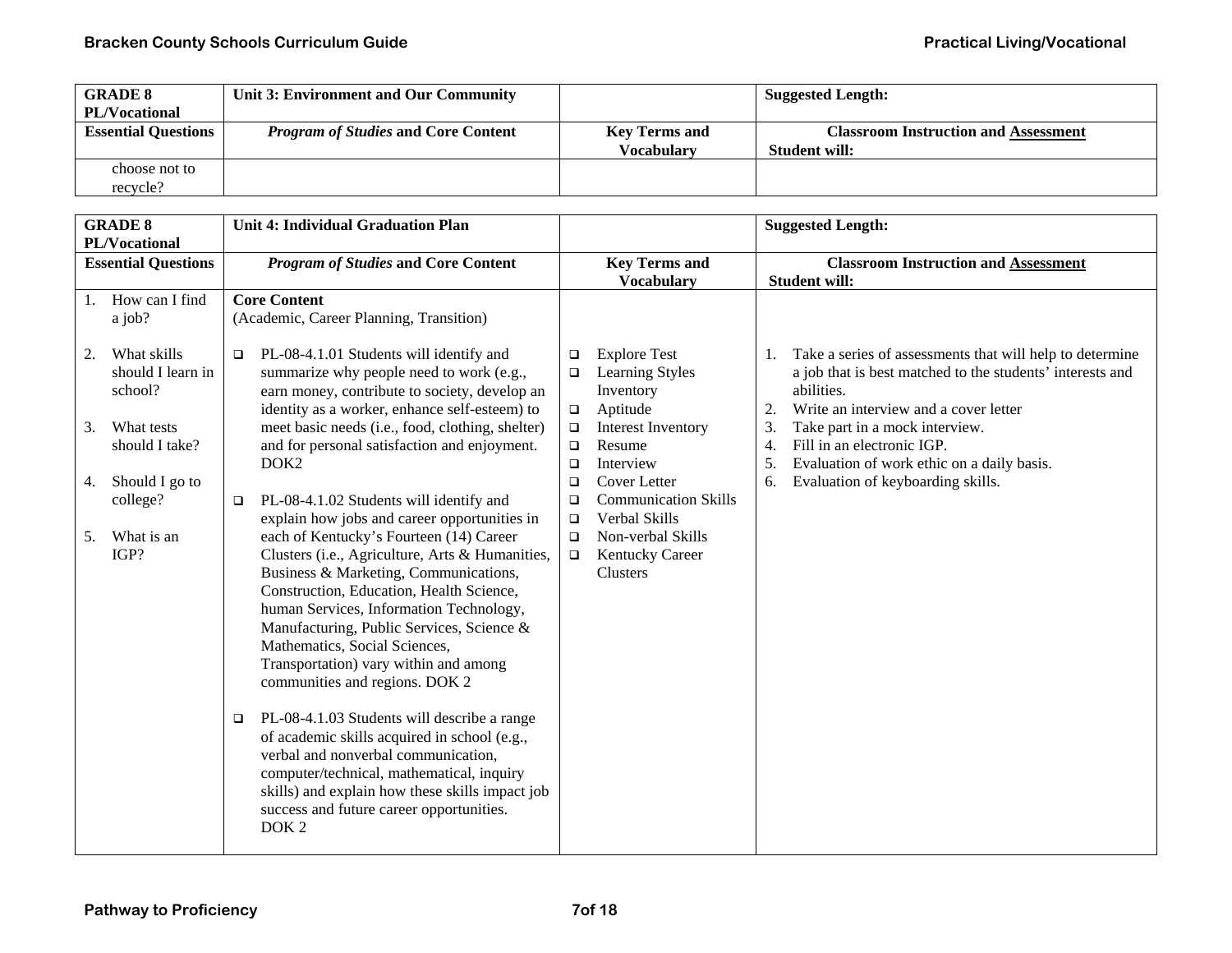| <b>GRADE 8</b>             | Unit 4: Individual Graduation Plan                    |                      | <b>Suggested Length:</b>                    |
|----------------------------|-------------------------------------------------------|----------------------|---------------------------------------------|
| PL/Vocational              |                                                       |                      |                                             |
| <b>Essential Questions</b> | <b>Program of Studies and Core Content</b>            | <b>Key Terms and</b> | <b>Classroom Instruction and Assessment</b> |
|                            |                                                       | <b>Vocabulary</b>    | <b>Student will:</b>                        |
|                            | PL-08.4.1.04 Students will describe how<br>$\Box$     |                      |                                             |
|                            | Career Interest Inventory, Learning Styles            |                      |                                             |
|                            | Inventory, and other formal assessments, job          |                      |                                             |
|                            | fairs, job shadowing, academic                        |                      |                                             |
|                            | experiences/grades, hobbies are used in               |                      |                                             |
|                            | determining individual traits (e.g., interest,        |                      |                                             |
|                            | abilities, learning styles) and explain how           |                      |                                             |
|                            | knowledge of such traits is helpful in                |                      |                                             |
|                            | developing career goals for and Individual            |                      |                                             |
|                            | Graduation Plan (IGP). DOK 2                          |                      |                                             |
|                            |                                                       |                      |                                             |
|                            | PL-08-4.1.05 Students will explain and<br>$\Box$      |                      |                                             |
|                            | evaluate resources (e.g., Internet, newspapers,       |                      |                                             |
|                            | magazines, family members, counselors,                |                      |                                             |
|                            | employers, and experiences (e.g., shadowing,          |                      |                                             |
|                            | mentoring) that can be used for locating job          |                      |                                             |
|                            | and career information. DOK 3                         |                      |                                             |
|                            |                                                       |                      |                                             |
|                            | PL-08-4.1.06 Students will explain and give<br>$\Box$ |                      |                                             |
|                            | examples of the components of the Individual          |                      |                                             |
|                            | Graduation Plan (IGP) can be used as tool in          |                      |                                             |
|                            | career planning:                                      |                      |                                             |
|                            | Academic & career assessments<br>$\Box$               |                      |                                             |
|                            | Career goals<br>$\Box$                                |                      |                                             |
|                            | Four year high school plan<br>$\Box$                  |                      |                                             |
|                            | Interest/hobbies<br>$\Box$                            |                      |                                             |
|                            | School and community activities<br>$\Box$             |                      |                                             |
|                            | Work experiences DOK 2<br>$\Box$                      |                      |                                             |
|                            |                                                       |                      |                                             |
|                            | PL-08-4.1.07 Students will explain with<br>$\Box$     |                      |                                             |
|                            | examples postsecondary options (e.g.,                 |                      |                                             |
|                            | community technical colleges, 4-year                  |                      |                                             |
|                            | colleges, military service) used when                 |                      |                                             |
|                            | developing career goals that are included in          |                      |                                             |
|                            | the Individual Graduation Plan (IGP). DOK 2           |                      |                                             |
|                            |                                                       |                      |                                             |
|                            |                                                       |                      |                                             |
|                            | <b>Program of Studies</b>                             |                      |                                             |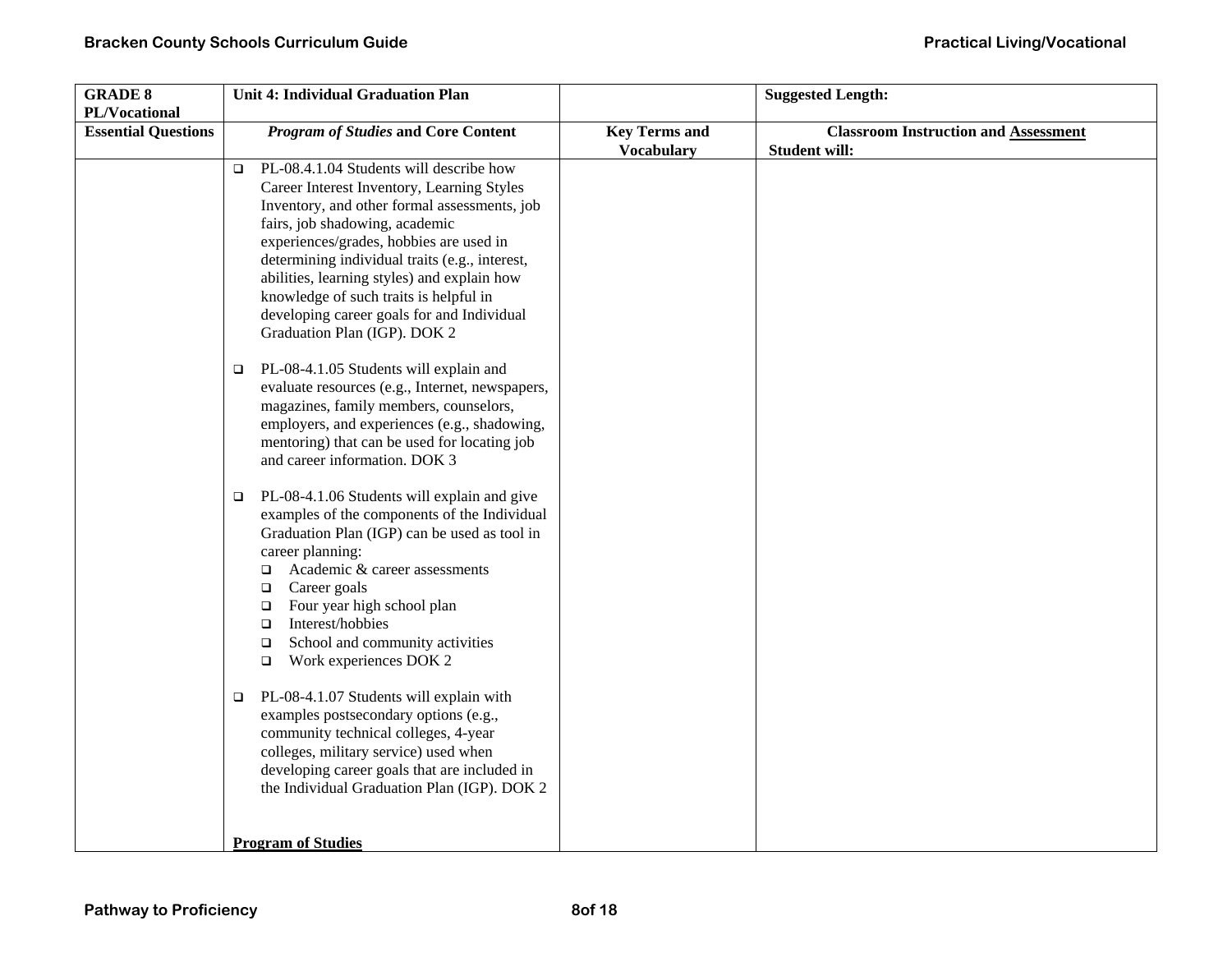| <b>GRADE 8</b>                              | Unit 4: Individual Graduation Plan                                                                                                                                                                                                                               |                      | <b>Suggested Length:</b>                    |
|---------------------------------------------|------------------------------------------------------------------------------------------------------------------------------------------------------------------------------------------------------------------------------------------------------------------|----------------------|---------------------------------------------|
| PL/Vocational<br><b>Essential Questions</b> | <b>Program of Studies and Core Content</b>                                                                                                                                                                                                                       | <b>Key Terms and</b> | <b>Classroom Instruction and Assessment</b> |
|                                             |                                                                                                                                                                                                                                                                  | <b>Vocabulary</b>    | <b>Student will:</b>                        |
|                                             |                                                                                                                                                                                                                                                                  |                      |                                             |
|                                             |                                                                                                                                                                                                                                                                  |                      |                                             |
|                                             | <b>Core Content</b><br>(Employability Skills)                                                                                                                                                                                                                    |                      |                                             |
|                                             |                                                                                                                                                                                                                                                                  |                      |                                             |
|                                             | PL-08-4.2.01 Students will describe<br>□<br>individual work habits/ethics (e.g., following<br>directions, problem-solving, time<br>management, respect, self-discipline,<br>punctuality) and explain their importance in<br>the workplace. DOK 2                 |                      |                                             |
|                                             | PL-08-4.2.02 Students will describe team<br>$\Box$<br>skills (e.g., goal setting, listening, following<br>directions, communicating, questioning,<br>problem-solving, dividing work) and explain<br>why they are important in the workplace.<br>DOK <sub>2</sub> |                      |                                             |
|                                             | <b>Core Content</b><br>(Communication/Technology)                                                                                                                                                                                                                |                      |                                             |
|                                             | PL-08-4.3.01 Students will explain how<br>$\Box$<br>jobs/careers (e.g., physical therapist,<br>meteorologist, radio & television broadcaster,<br>web designer) have created as a result of<br>scientific and technological advancements.<br>DOK <sub>2</sub>     |                      |                                             |
|                                             | PL-08-4.3.02 Students will explain the<br>$\Box$<br>purposes of technology tools (e.g., multi-<br>media, Internet, digital camera,<br>teleconferencing, debit/credit card) and<br>analyze how these impact productivity in<br>homes, school, and jobs. DOK 3     |                      |                                             |
|                                             | PL-08-4.3.03 Students will identify and<br>O.                                                                                                                                                                                                                    |                      |                                             |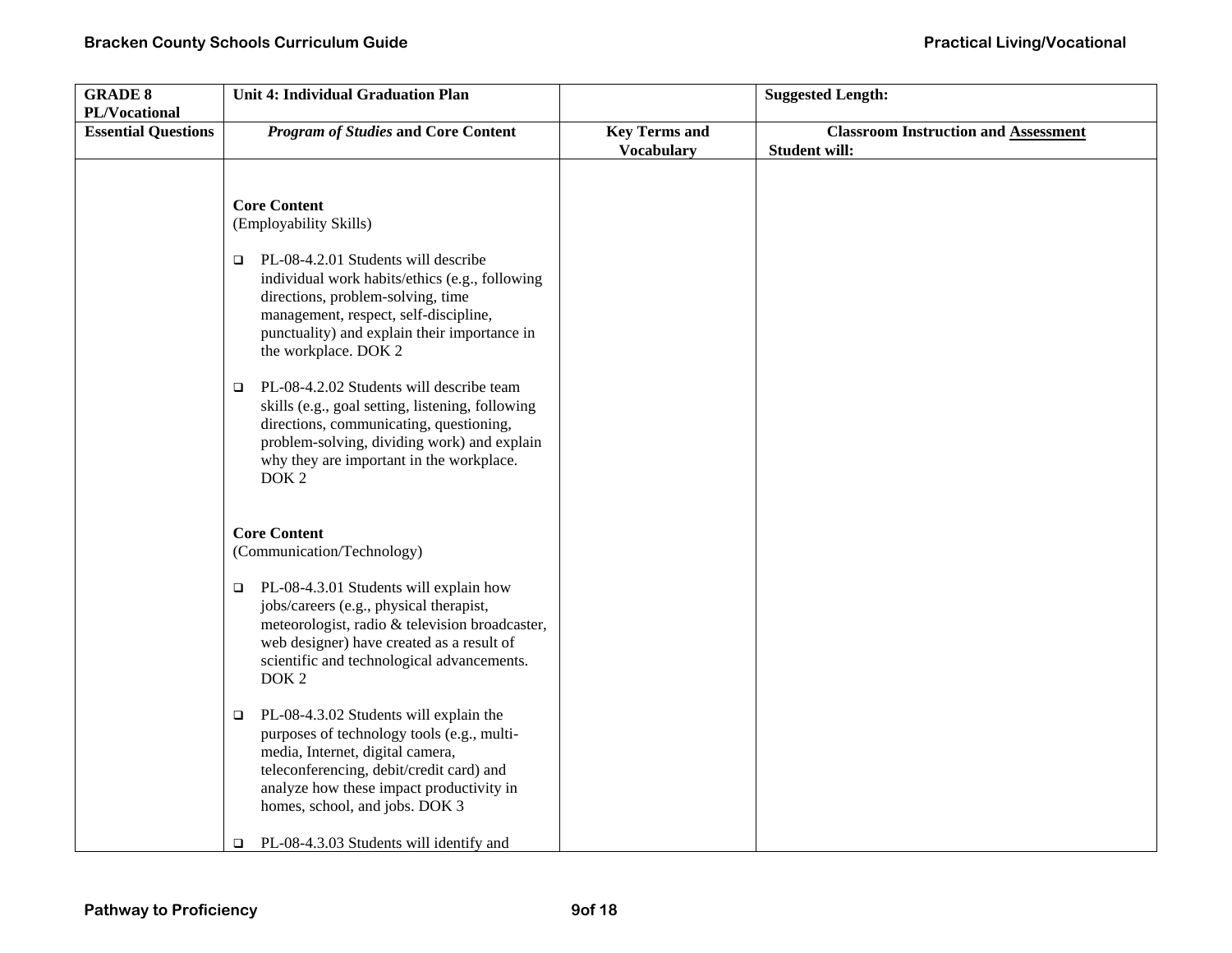| <b>GRADE 8</b>             | <b>Unit 4: Individual Graduation Plan</b>            |                      | <b>Suggested Length:</b>                    |
|----------------------------|------------------------------------------------------|----------------------|---------------------------------------------|
| PL/Vocational              |                                                      |                      |                                             |
| <b>Essential Questions</b> | <b>Program of Studies and Core Content</b>           | <b>Key Terms and</b> | <b>Classroom Instruction and Assessment</b> |
|                            |                                                      | <b>Vocabulary</b>    | <b>Student will:</b>                        |
|                            | explain skills used to seek, obtain, maintain,       |                      |                                             |
|                            | and change jobs/careers. For example:                |                      |                                             |
|                            | Written communication (e.g., preparing<br>□          |                      |                                             |
|                            | resume, writing a business letter)                   |                      |                                             |
|                            | Nonverbal communication skills (e.g.,<br>$\Box$      |                      |                                             |
|                            | making eye contact, listening, smiling,              |                      |                                             |
|                            | body language, facial expression,                    |                      |                                             |
|                            | posture, dress)                                      |                      |                                             |
|                            | Verbal skills (e.g., speaking, giving<br>□           |                      |                                             |
|                            | responses, expressing appreciation,                  |                      |                                             |
|                            | questioning, greeting)                               |                      |                                             |
|                            | Interview skills (e.g., friendly greeting,<br>$\Box$ |                      |                                             |
|                            | maintain eye contact, show enthusiasm                |                      |                                             |
|                            | about the job, respond positively and                |                      |                                             |
|                            | honestly, plan questions to ask, listen              |                      |                                             |
|                            | carefully, thank interviewer) DOK 2                  |                      |                                             |

| <b>GRADE 8</b>         |                            |        | Unit 5: Health                                       |                      |                         |               | <b>Suggested Length: 3 weeks</b>                             |
|------------------------|----------------------------|--------|------------------------------------------------------|----------------------|-------------------------|---------------|--------------------------------------------------------------|
|                        | <b>PL/Vocational</b>       |        |                                                      |                      |                         |               |                                                              |
|                        | <b>Essential Questions</b> |        | <b>Program of Studies and Core Content</b>           | <b>Key Terms and</b> |                         |               | <b>Classroom Instruction and Assessment</b>                  |
|                        |                            |        |                                                      |                      | <b>Vocabulary</b>       | Student will: |                                                              |
| 1.                     | What are signs             |        | <b>Core Content:</b>                                 |                      |                         |               |                                                              |
|                        | of good mental             |        |                                                      |                      |                         |               |                                                              |
|                        | health?                    | $\Box$ | PL-08-1.2.04 Students will explain causes,           | □                    | Mental Health           | □             | Create (with a partner) a public service announcement        |
|                        |                            |        | symptoms, and prevention of social (e.g.,            | ◻                    | <b>Emotional Health</b> |               | demonstrating appropriate refusal skills for risky           |
| 2.                     | What are the               |        | not getting along with others, disagreeable,         | □                    | Values                  |               | behaviors, e.g. drugs, alcohol, sexual activity.             |
|                        | factors that               |        | being uncooperative) mental, and                     | $\Box$               | Personality             | ▫             | Open-Response: What are 2 eating disorders? Describe         |
|                        | shape                      |        | emotional problems (e.g., depression,                | □                    | Self-Concept            |               | in detail, both disorders, as well as the necessary steps to |
|                        | personality?               |        | anxiety, eating disorders). DOK 2                    | □                    | Self-Esteem             |               | follow in helping someone overcome them.                     |
|                        |                            |        |                                                      | ◻                    | <b>Emotions</b>         | □             | Open-Response: What is abstinence? Explain, in               |
| $\mathcal{B}_{\alpha}$ | How does self-             | $\Box$ | <i>PL-08-1.2.05</i> Students will describe resources | ◻                    | Hormones                |               | detail, the negative consequences of promiscuous             |
|                        | concept differ             |        | (e.g. guidance counselors, drug counselors,          | $\Box$               | <b>Emotional Needs</b>  |               | teenage behavior, and how abstinence is the only             |
|                        | from self-                 |        | parents, teachers) that are helpful for              | $\Box$               | Abstinence              |               | effective method in eliminating these consequences           |
|                        | esteem?                    |        | individuals seeking treatment or counseling          | □                    | Refusal Skills          | □             | Open-Response: Explain a "risky "situation commonly          |
|                        |                            |        | for negative behaviors or addictions (e.g. drug      | $\Box$               | <b>Eating Disorders</b> |               | encountered by peers of your age group. Explain the          |
| 4.                     | How does self-             |        | addiction, eating disorders). DOK 1                  | □                    | Anorexia Nervosa        |               | consequences involved with making the wrong decision,        |
|                        | esteem affect              |        |                                                      | ◻                    | Malnutrition            |               | as well as 3 refusal skills to remove vourself from the      |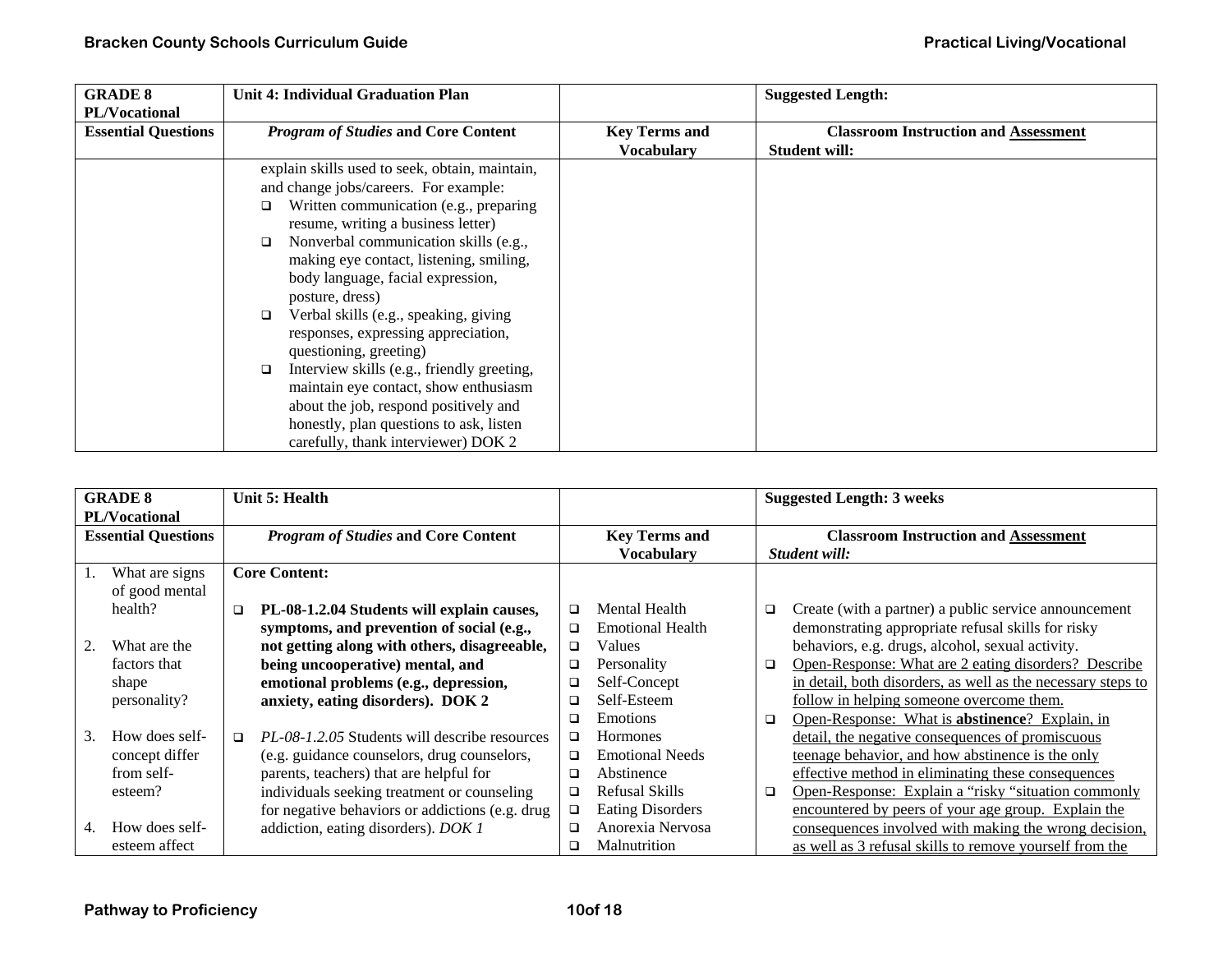| <b>GRADE 8</b>                                                                                                                                                        | <b>Unit 5: Health</b>                                                                                                                                                                                                                                                                                                                                                                                                                                                                                                                                                                | <b>Suggested Length: 3 weeks</b>                                                                                                                                                                                                                             |                                                                                                                                                                                                                                                                                                                                                                                                                                                                                                                                                                                                |
|-----------------------------------------------------------------------------------------------------------------------------------------------------------------------|--------------------------------------------------------------------------------------------------------------------------------------------------------------------------------------------------------------------------------------------------------------------------------------------------------------------------------------------------------------------------------------------------------------------------------------------------------------------------------------------------------------------------------------------------------------------------------------|--------------------------------------------------------------------------------------------------------------------------------------------------------------------------------------------------------------------------------------------------------------|------------------------------------------------------------------------------------------------------------------------------------------------------------------------------------------------------------------------------------------------------------------------------------------------------------------------------------------------------------------------------------------------------------------------------------------------------------------------------------------------------------------------------------------------------------------------------------------------|
| PL/Vocational                                                                                                                                                         |                                                                                                                                                                                                                                                                                                                                                                                                                                                                                                                                                                                      |                                                                                                                                                                                                                                                              |                                                                                                                                                                                                                                                                                                                                                                                                                                                                                                                                                                                                |
| <b>Essential Questions</b>                                                                                                                                            | <b>Program of Studies and Core Content</b>                                                                                                                                                                                                                                                                                                                                                                                                                                                                                                                                           | <b>Key Terms and</b><br><b>Vocabulary</b>                                                                                                                                                                                                                    | <b>Classroom Instruction and Assessment</b><br>Student will:                                                                                                                                                                                                                                                                                                                                                                                                                                                                                                                                   |
| total health?<br>What are<br>5.<br>emotions and<br>how can they be<br>expressed in<br>healthy ways?<br>What are 3<br>6.<br>basic emotional<br>needs of all<br>humans? |                                                                                                                                                                                                                                                                                                                                                                                                                                                                                                                                                                                      | Bulimia<br>$\Box$                                                                                                                                                                                                                                            | situation. Discuss the <b>positive</b> consequences of<br>removing yourself from potentially dangerous<br>situations. (Note: Remember the consequences have an<br>effect not only on yourself, but loved ones and family<br>members as well.)<br>Write a letter to the school newspaper offering advice to<br>$\Box$<br>classmates who feel overwhelmed. Who should they<br>talk to? What resources are available in and outside of<br>school to help them with their problem? What strategies<br>can they use in the future to prevent similar problems<br>from happening again? 1.2.04 DOK 2 |
| How do you<br>7.<br>$\Box$<br>meet your<br>emotional<br>needs?<br>$\Box$                                                                                              | PL-08-1.1.02 Students will recommend and<br>justify effective strategies (e.g., problem<br>solving, decision making, refusal skills,<br>anger management, conflict resolution,<br>relaxation techniques, time management)<br>for responding to stress, conflict, peer<br>pressure, and bullying. DOK 2<br>PL-08-1.2.06 Students will recommend<br>effective self-management and coping<br>strategies (e.g., goal-setting, time-<br>management, personal learning styles and<br>preferences, and decision-making) for<br>maintaining mental and emotional health.<br>DOK <sub>2</sub> | Problem solving<br>$\Box$<br>Decision making<br>$\Box$<br>Refusal skills<br>$\Box$<br>Anger management<br>$\Box$<br>Conflict resolution<br>$\Box$<br>Compromise<br>$\Box$<br>Collaboration<br>$\Box$<br>Negotiation<br>$\Box$<br>Coping strategies<br>$\Box$ | Bell-Ringer:<br>$\Box$<br>In your opinion, what are the two biggest stressors<br>$\Box$<br>in an $8th$ graders life?<br>What are two of the most effective coping strategies<br>$\Box$<br>you have found to deal with these stressors? 1.1.02,<br>1.2.06 DOK 2                                                                                                                                                                                                                                                                                                                                 |
| □                                                                                                                                                                     | <b>Program of Studies:</b><br>HE-6-17 identify causes and effects of eating                                                                                                                                                                                                                                                                                                                                                                                                                                                                                                          |                                                                                                                                                                                                                                                              |                                                                                                                                                                                                                                                                                                                                                                                                                                                                                                                                                                                                |
| □                                                                                                                                                                     | disorders (e.g., anorexia, bulimia,<br>overeating).<br>HE-7-17 describe symptoms of mental illness                                                                                                                                                                                                                                                                                                                                                                                                                                                                                   |                                                                                                                                                                                                                                                              |                                                                                                                                                                                                                                                                                                                                                                                                                                                                                                                                                                                                |
| $\Box$                                                                                                                                                                | (e.g., depression, anxiety).<br>HE-7-18 explain the importance of preventing                                                                                                                                                                                                                                                                                                                                                                                                                                                                                                         |                                                                                                                                                                                                                                                              |                                                                                                                                                                                                                                                                                                                                                                                                                                                                                                                                                                                                |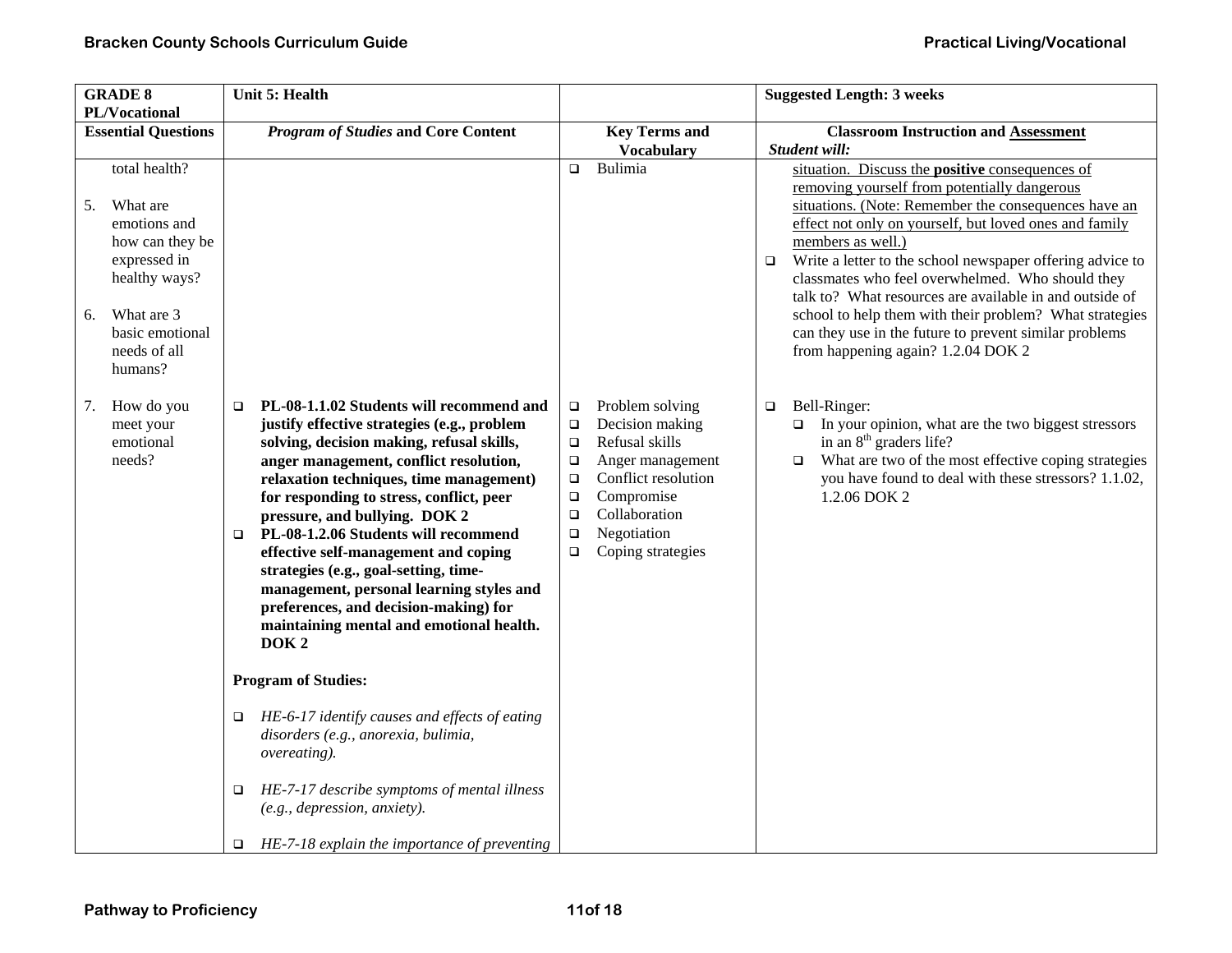| <b>GRADE 8</b>             | Unit 5: Health                                                                                                                                                                       |                      | <b>Suggested Length: 3 weeks</b>            |
|----------------------------|--------------------------------------------------------------------------------------------------------------------------------------------------------------------------------------|----------------------|---------------------------------------------|
| <b>PL/Vocational</b>       |                                                                                                                                                                                      |                      |                                             |
| <b>Essential Questions</b> | <b>Program of Studies and Core Content</b>                                                                                                                                           | <b>Key Terms and</b> | <b>Classroom Instruction and Assessment</b> |
|                            |                                                                                                                                                                                      | <b>Vocabulary</b>    | Student will:                               |
|                            | eating disorders (e.g., anorexia, bulimia,<br><i>overeating</i> ).<br>HE-8-16 identify health habits and behaviors<br>of adolescents that affect physical and<br>emotional wellness. |                      |                                             |
|                            | HE-8-20 explain the effects of eating<br>disorders on individuals and families.                                                                                                      |                      |                                             |

| <b>GRADE 8</b><br>PL/Vocational |                                    | <b>Unit 6: Mental and Emotional Health</b>                                                                                     |                                           | <b>Suggested Length: 4 weeks</b>                             |
|---------------------------------|------------------------------------|--------------------------------------------------------------------------------------------------------------------------------|-------------------------------------------|--------------------------------------------------------------|
| <b>Essential Questions</b>      |                                    | <b>Program of Studies and Core Content</b>                                                                                     | <b>Key Terms and</b><br><b>Vocabulary</b> | <b>Classroom Instruction and Assessment</b><br>Student will: |
|                                 | What coping<br>strategies are      | <b>Program of Studies:</b>                                                                                                     | $\Box$                                    | □                                                            |
|                                 | appropriate for<br>promoting       | HE-5-20 apply stress management strategies.<br>$\Box$                                                                          |                                           |                                                              |
|                                 | mental and<br>emotional<br>health? | HE-7-5 determine procedures for dealing<br>□<br>with unsafe and threatening situations                                         |                                           |                                                              |
|                                 |                                    | HE-7-19 develop strategies for overcoming<br>□<br>rejection, loss, and grief.                                                  |                                           |                                                              |
|                                 |                                    | HE-7-20 develop coping strategies to use with<br>$\Box$<br>increasing peer pressure.                                           |                                           |                                                              |
|                                 |                                    | HE-7-21 describe how short- and long-term<br>$\Box$<br>goals are interrelated.                                                 |                                           |                                                              |
|                                 |                                    | HE-7-22 evaluate health behaviors and<br>□<br>attitudes of peers.                                                              |                                           |                                                              |
|                                 |                                    | HE-8-21 practice strategies for dealing with<br>❏<br>peer pressure, managing stressful situations,<br>and preventing violence. |                                           |                                                              |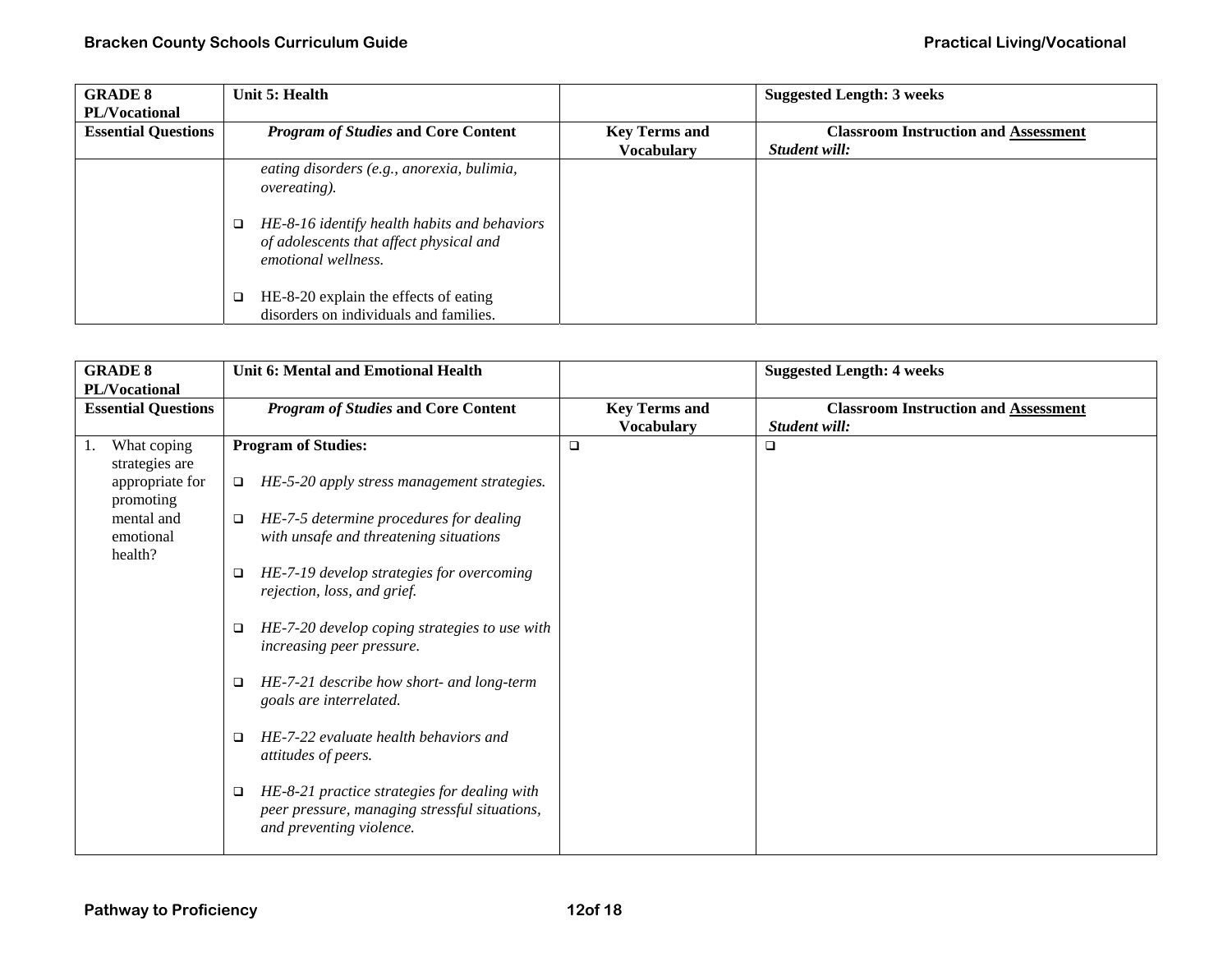| <b>GRADE 8</b>             | Unit 6: Mental and Emotional Health                                                                                         |                      | <b>Suggested Length: 4 weeks</b>            |
|----------------------------|-----------------------------------------------------------------------------------------------------------------------------|----------------------|---------------------------------------------|
| <b>PL/Vocational</b>       |                                                                                                                             |                      |                                             |
| <b>Essential Questions</b> | <b>Program of Studies and Core Content</b>                                                                                  | <b>Key Terms and</b> | <b>Classroom Instruction and Assessment</b> |
|                            |                                                                                                                             | <b>Vocabulary</b>    | Student will:                               |
|                            | $HE$ -8-22 implement strategies (e.g., time<br>management, decision making) to enhance<br>personal success and achievement. |                      |                                             |
|                            | HE-8-23 determine and work toward long-<br>term goals.                                                                      |                      |                                             |

| <b>GRADE 8</b><br>PL/Vocational |                                                                             |                                            |                  | <b>Unit 7: Fitness and Team Sports</b>                                                                                                                                                       |                                      |                                                                                                     |        | <b>Suggested Length:</b>                                                                                                                                                                                                                                                                |
|---------------------------------|-----------------------------------------------------------------------------|--------------------------------------------|------------------|----------------------------------------------------------------------------------------------------------------------------------------------------------------------------------------------|--------------------------------------|-----------------------------------------------------------------------------------------------------|--------|-----------------------------------------------------------------------------------------------------------------------------------------------------------------------------------------------------------------------------------------------------------------------------------------|
| <b>Essential Questions</b>      |                                                                             | <b>Program of Studies and Core Content</b> |                  | <b>Key Terms and</b>                                                                                                                                                                         |                                      | <b>Classroom Instruction and Assessment</b>                                                         |        |                                                                                                                                                                                                                                                                                         |
| 1.                              | What are the                                                                |                                            |                  | <b>Core Content:</b>                                                                                                                                                                         |                                      | <b>Vocabulary</b>                                                                                   |        | Student will:                                                                                                                                                                                                                                                                           |
|                                 | benefits of<br>physical<br>fitness?                                         | $\Box$                                     |                  | PL-08-2.2.01 Students will explain how<br>physical, emotional/mental, and social<br>benefits result from regular participation in                                                            | □<br>$\Box$<br>$\Box$                | Aerobic<br>Anaerobic<br>Muscle strength                                                             | □      | Devise your own physical fitness program, which<br>utilizes the principles of fitness training. (Keep a<br>weekly record of your program over a six-week period.)                                                                                                                       |
| 2.                              | What are the 3<br>principles of<br>fitness training?                        |                                            | $\Box$           | leisure,/recreational, or competitive physical<br>activities:<br>Physical benefits: Weight management,<br>muscular strength, muscular                                                        | $\Box$<br>$\Box$<br>$\Box$           | Muscle endurance<br>Flexibility<br>Heart and lung<br>endurance                                      | □<br>□ | Calculate your Target Heart Rate and make note of the<br>dates you reached your THR with the precise pulse-rate<br>and exercise (s), which helped achieve that rate.<br><b>Portfolio:</b> Using the data collected from your six-week                                                   |
| 3.                              | Describe the<br>difference<br>between aerobic<br>and anaerobic<br>exercise. |                                            |                  | endurance, flexibility, cardio-<br>respiratory endurance, control of body<br>movements, body composition,<br>decreased resting heart rate, reduced<br>cholesterol levels                     | $\Box$<br>$\Box$<br>$\Box$<br>□<br>□ | Body composition<br>Target Pulse Rate<br>Warm-up<br>Exercise frequency<br><b>Exercise Intensity</b> |        | program, create a "Fitness Brochure" which explains<br>the most beneficial sports and/or physical activities to<br>remain healthy throughout life. (DO NOT LIMIT<br>YOUR EXPLANATION TO PHYSICAL<br>BENEFITS 2.2.01, 2.3.01 DOK 2                                                       |
|                                 |                                                                             |                                            | $\Box$<br>$\Box$ | <b>Social benefits: Positive interactions</b><br>with others, respect for self and others,<br>enjoyment, self-expression, group<br>interaction<br><b>Emotional/mental benefits: Improved</b> | $\Box$<br>$\Box$<br>$\Box$           | Cool-down<br>Types of exercise<br>Duration (of exercise)                                            | $\Box$ | Open-Response: Exercise and physical activity make<br>you look and feel better. Compare and contrast the<br>physical benefits of physical activity, with the social and<br>emotional benefits. Then explain which of these 3<br>benefits is the most important, in your opinion. 2.2.01 |
|                                 |                                                                             | $\Box$                                     |                  | confidence, increased self-esteem, stress<br>reduction, self-expression. DOK 2<br>PL-08-2.3.01 Students will explain the<br>components of fitness (muscular strength,                        |                                      |                                                                                                     | □      | DOK <sub>2</sub><br>Open-Response: We have all heard the cliché: "It's not<br>whether you win or lose, it's how you play the game."<br>In your own words, explain what this statement means,<br>and why "fair play" and sportsmanship are equally, if                                   |
|                                 |                                                                             |                                            |                  | muscular endurance, flexibility, body<br>composition, cardio-respiratory endurance)                                                                                                          |                                      |                                                                                                     |        | not more important, than the outcome of any athletic<br>competition. 2.2.01 DOK 2                                                                                                                                                                                                       |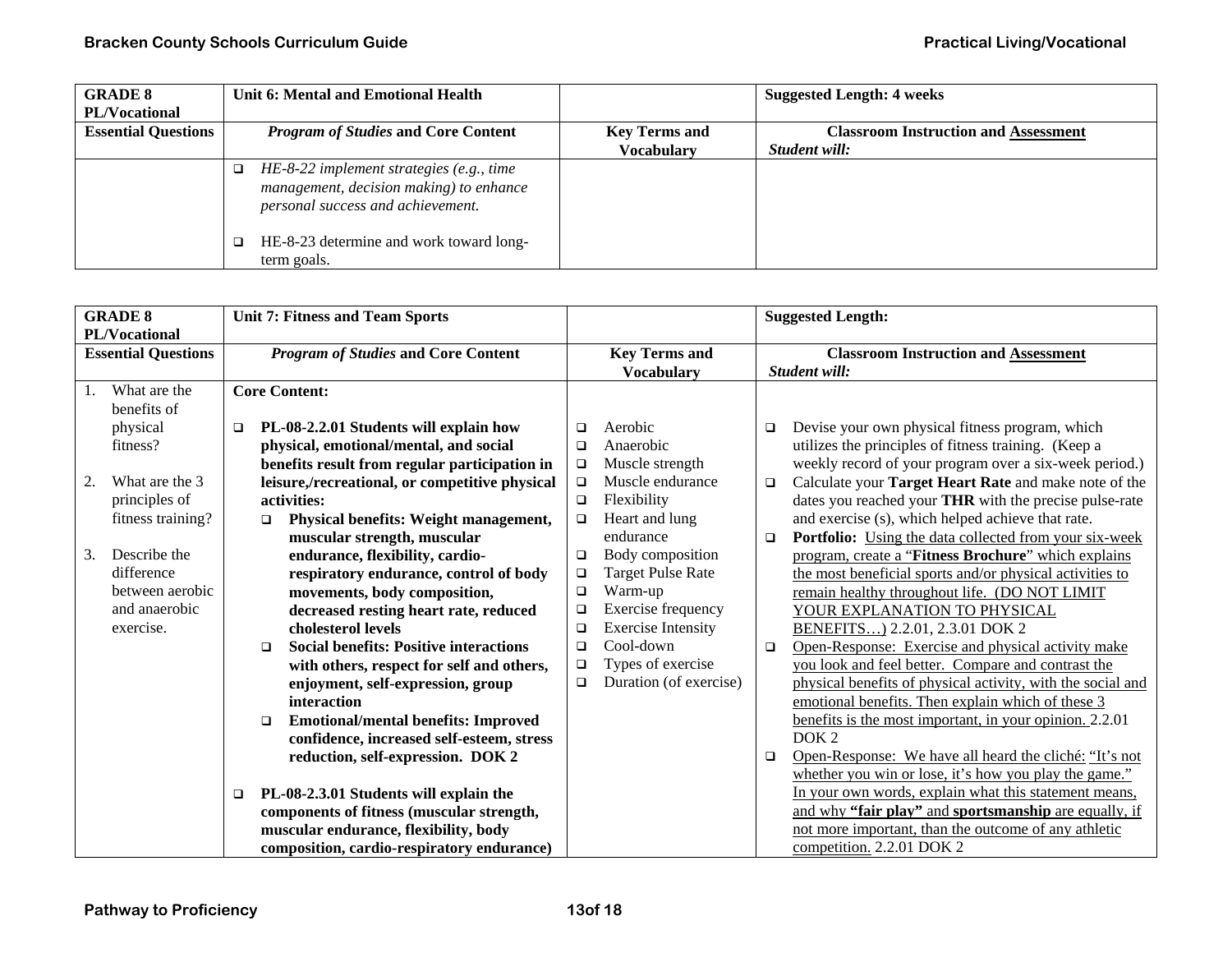| <b>GRADE 8</b><br>PL/Vocational | <b>Unit 7: Fitness and Team Sports</b>                                                                                                                                                                                                                                                                                              |                                                                                                                                                     | <b>Suggested Length:</b>                                                                                                                                                                                                                                                                                                                                                                                                                  |
|---------------------------------|-------------------------------------------------------------------------------------------------------------------------------------------------------------------------------------------------------------------------------------------------------------------------------------------------------------------------------------|-----------------------------------------------------------------------------------------------------------------------------------------------------|-------------------------------------------------------------------------------------------------------------------------------------------------------------------------------------------------------------------------------------------------------------------------------------------------------------------------------------------------------------------------------------------------------------------------------------------|
| <b>Essential Questions</b>      | <b>Program of Studies and Core Content</b>                                                                                                                                                                                                                                                                                          | <b>Key Terms and</b><br><b>Vocabulary</b>                                                                                                           | <b>Classroom Instruction and Assessment</b><br>Student will:                                                                                                                                                                                                                                                                                                                                                                              |
|                                 | and how the FITT Principle (Frequency,<br>Intensity, Type, Time) can be used to<br>maintain and improve fitness. DOK 2                                                                                                                                                                                                              |                                                                                                                                                     | Keep a "Physical Activity Journal" during your<br>$\Box$<br>physical education grading period. Record the day, date,<br>and length of time spent being physically active in, as<br>well as, outside of class.                                                                                                                                                                                                                             |
|                                 | PL-08-2.3.01Students will explain the<br>□<br>components of fitness (muscular strength,<br>muscular endurance, flexibility, body<br>composition, cardio-respiratory endurance)<br>and how the FITT Principle (Frequency,<br>Intensity, Type, Time) can be used to<br>maintain and improve fitness. DOK 2                            |                                                                                                                                                     | Analyze and record the number of hours spent being<br>$\Box$<br>physically active, and provide a summary of why<br>some weeks were healthier from a physical activity<br>standpoint, than others. Include a "bar graph"<br>demonstrating the hours spent being physically<br>active each week. Conclude by reflecting upon your<br>mood (mental/emotional state) on your days of<br>exercise verses non-exercise days. 2.2.01, 2.3.01 DOK |
|                                 | PL-08-2.3.02 Students will describe how<br>❏<br>offensive and defensive strategies in games<br>and sports make them interesting and<br>enjoyable. DOK 2                                                                                                                                                                             |                                                                                                                                                     | $\mathbf{2}$<br>PRESIDENTIAL PHYSICAL FITNESS TEST:<br>$\Box$<br>Right angle push-ups (muscular strength)<br>o.<br>Partial curl-ups (muscular endurance)<br>$\Box$<br>V-sit reach (flexibility)<br>$\Box$                                                                                                                                                                                                                                 |
|                                 | PL-08-2.3.03 Students will analyze the value<br>of rules of behavior and fair play (e.g.,<br>accepting authoritative decisions, assessing<br>one's own performance level, accepting skills<br>and abilities of others through verbal and<br>nonverbal actions for spectators and/or<br>participants) during games and sports. DOK 3 |                                                                                                                                                     | Shuttle run (agility)<br>$\Box$<br>1 mile run (cardio respiratory endurance) 2.3.01<br>$\Box$<br>DOK <sub>2</sub>                                                                                                                                                                                                                                                                                                                         |
|                                 | PL-08-1.1.01 Students will explain the<br>□<br>importance of effective social interaction<br>skills (e.g., respect, self-advocacy,<br>cooperation, communication, identifying<br>and being open to different perspectives and<br>points of view, empathy, friendship). DOK                                                          | Empathy<br>$\Box$<br>Respect<br>$\Box$<br>Communication<br>$\Box$<br>Cooperation<br>$\Box$<br>Active listening<br>$\Box$<br>Body language<br>$\Box$ | Open-Response:<br>$\Box$<br>$\Box$ Name 4 social interaction skills.<br>Which 2 of the 4 social interaction skills do you<br>$\Box$<br>value most in a friend? Explain why, and give<br>examples if necessary. 1.1.01 DOK 2                                                                                                                                                                                                               |
|                                 | $\mathbf{2}$<br>PL-08-1.1.02 Students will recommend and<br>justify effective strategies (e.g., problem<br>solving, decision making, refusal skills,<br>anger management, conflict resolution,<br>relaxation techniques, time management)                                                                                           | Problem solving<br>$\Box$<br>Decision making<br>$\Box$                                                                                              | "STRESS TEST" survey.<br>$\Box$<br>7 day schedule: (Partners)<br>$\Box$<br>School<br>$\Box$<br>Homework<br>$\Box$<br>Extra-curr. Activities<br>□<br>Leisure 1.1.02 DOK 2<br>$\Box$                                                                                                                                                                                                                                                        |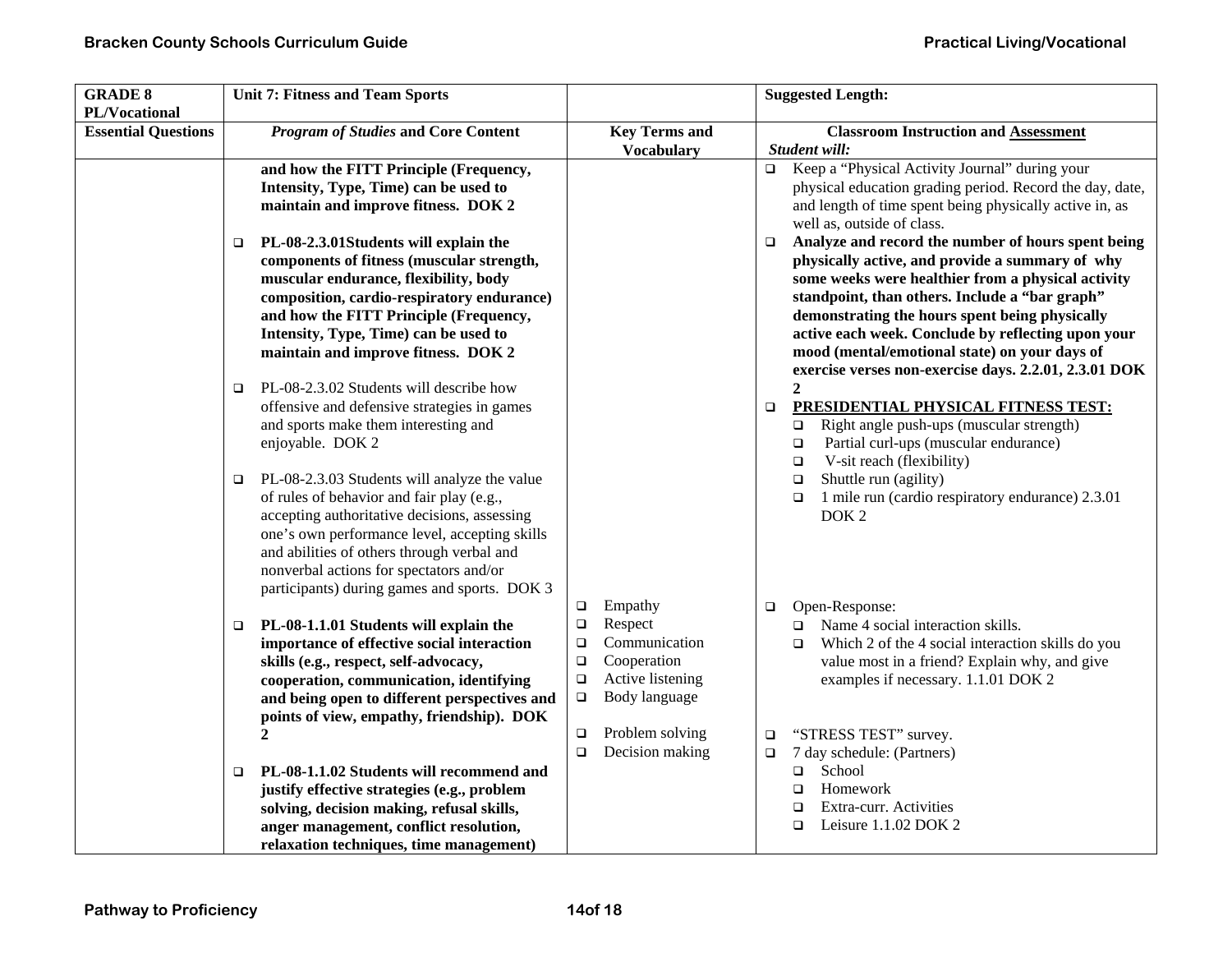| <b>GRADE 8</b><br>PL/Vocational | <b>Unit 7: Fitness and Team Sports</b>                                                                                                                                                                                                                                                                                                             |                                           | <b>Suggested Length:</b>                                                                                                                                                                                                                                                  |
|---------------------------------|----------------------------------------------------------------------------------------------------------------------------------------------------------------------------------------------------------------------------------------------------------------------------------------------------------------------------------------------------|-------------------------------------------|---------------------------------------------------------------------------------------------------------------------------------------------------------------------------------------------------------------------------------------------------------------------------|
| <b>Essential Questions</b>      | <b>Program of Studies and Core Content</b>                                                                                                                                                                                                                                                                                                         | <b>Key Terms and</b><br><b>Vocabulary</b> | <b>Classroom Instruction and Assessment</b><br>Student will:                                                                                                                                                                                                              |
|                                 | for responding to stress, conflict, peer<br>pressure, and bullying. DOK 2                                                                                                                                                                                                                                                                          |                                           |                                                                                                                                                                                                                                                                           |
|                                 | PL-08-1.1.03 Students will explain how<br>□<br>physical, social, and emotional changes (e.g.,<br>growth spurts, peer influence, self-confidence,<br>mood swings) occur during adolescence. DOK<br>$\overline{2}$                                                                                                                                   |                                           |                                                                                                                                                                                                                                                                           |
|                                 | PL-08-1.1.04 Students will explain basic<br>$\Box$<br>structures and function of the reproductive<br>system and its impact on an individual's well<br>being. DOK 2                                                                                                                                                                                 |                                           | Open-Response:<br>$\Box$<br>$\Box$ Name 4 body systems.                                                                                                                                                                                                                   |
|                                 | PL-08-1.2.01 Students will explain how<br>□<br>individual behavior choices and habits<br>relating to diet, exercise, rest, and other<br>choices (e.g., tobacco, alcohol, illegal drugs)<br>affect various body systems (e.g.,<br>circulatory, respiratory, nervous, digestive).                                                                    |                                           | $\Box$ For each system named explain a negative behavior<br>choice and its short/long term effect(s) on that<br>system. 1.2.01 DOK 2                                                                                                                                      |
|                                 | DOK <sub>2</sub><br>PL-08-1.2.02 Students will describe<br>□<br>symptoms, causes, patterns of transmission,<br>prevention and treatments of communicable<br>(colds, flu, mononucleosis, hepatitis,<br>HIV/STD, tuberculosis) and non-<br>communicable diseases (cancer,<br>cardiovascular disease, diabetes, obesity,<br>asthma, emphysema). DOK 2 |                                           | Open-Response:<br>$\Box$<br>$\square$ Explain the difference between communicable and<br>non-communicable diseases.<br>Give 2(each) specific examples of communicable<br>$\Box$<br>and non-communicable diseases. Explain how each<br>disease is contracted. 1.2.02 DOK 2 |
|                                 | PL-08-1.2.03 Students will explain risks<br>□<br>associated with unhealthy habits and<br>behaviors (e.g., substance use/abuse of<br>tobacco, alcohol, inhalants, marijuana,<br>prescription drugs, dietary habits/eating<br>disorders, irregular exercise habits, sexual<br>activity). DOK 2                                                       |                                           |                                                                                                                                                                                                                                                                           |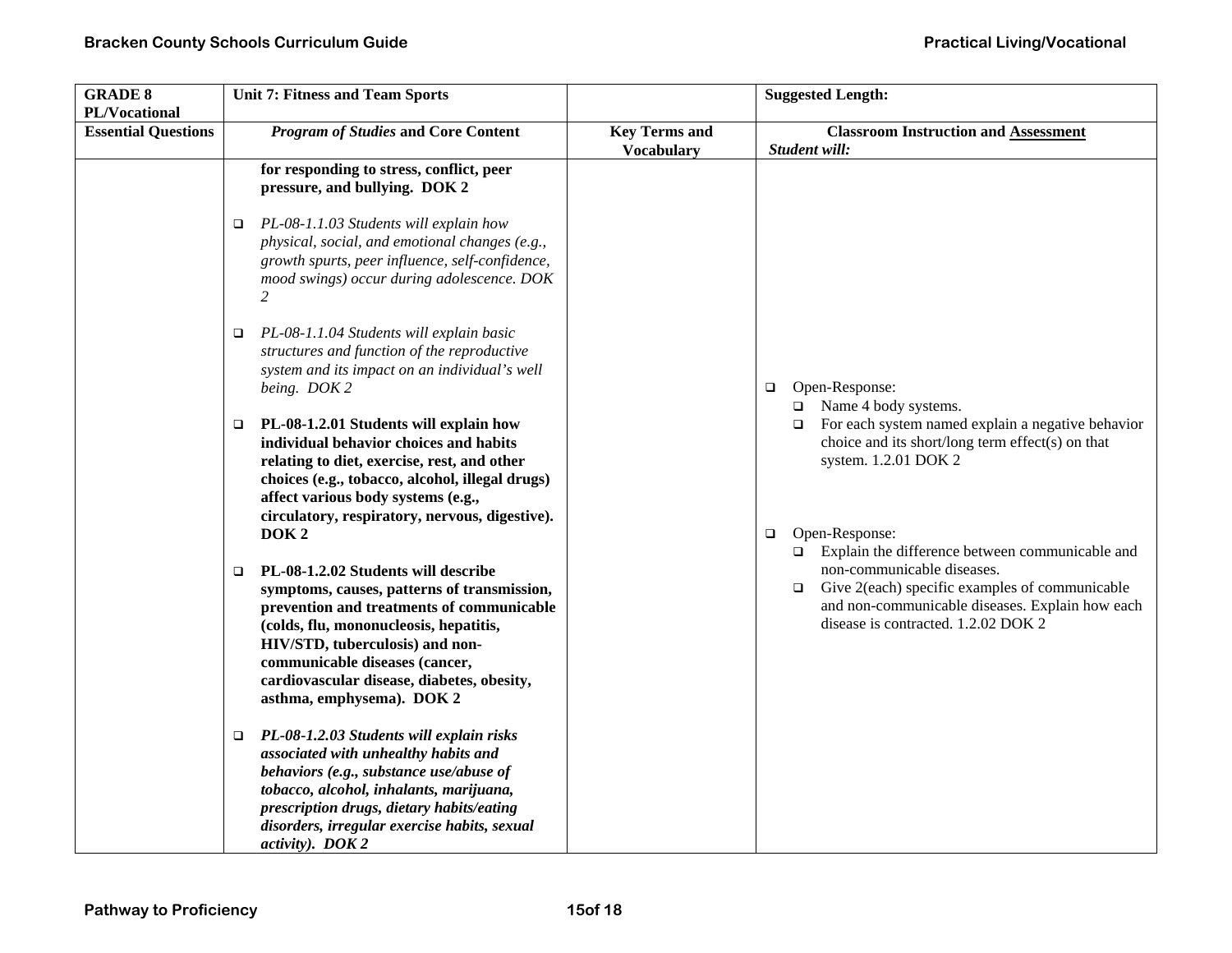| <b>GRADE 8</b><br>PL/Vocational | <b>Unit 7: Fitness and Team Sports</b>                                                                                                                                                                                                                                                                                                                                                                                            |                                               | <b>Suggested Length:</b>                                                                                                                                                                                                                                                                                       |
|---------------------------------|-----------------------------------------------------------------------------------------------------------------------------------------------------------------------------------------------------------------------------------------------------------------------------------------------------------------------------------------------------------------------------------------------------------------------------------|-----------------------------------------------|----------------------------------------------------------------------------------------------------------------------------------------------------------------------------------------------------------------------------------------------------------------------------------------------------------------|
| <b>Essential Questions</b>      | <b>Program of Studies and Core Content</b>                                                                                                                                                                                                                                                                                                                                                                                        | <b>Key Terms and</b><br><b>Vocabulary</b>     | <b>Classroom Instruction and Assessment</b><br>Student will:                                                                                                                                                                                                                                                   |
|                                 | PL-08-1.3.01 Students will explain how<br>$\Box$<br>nutrients (protein, carbohydrates, fats,<br>minerals, vitamins, water) are important for the<br>growth and development of healthy bodies<br>(e.g., strong bones and muscles, energy,<br>healthy organs). DOK 2<br>PL-08-1.3.02 Students will explain why key<br>o<br>recommendations made in the Dietary<br>Guidelines for Americans 2005 contribute to<br>good health. DOK 2 | Food Guide Pyramid<br>□<br>Calories<br>$\Box$ | Open-Response: Eating healthy foods and exercising<br>$\Box$<br>regularly prevents the onset of adult diseases.<br>$\Box$ Explain, in detail, the 2 Dietary Guidelines for<br>Americans. Also, give 2 examples of the physical<br>benefits of adhering to these guidelines, as you<br>grow older. 1.3.02 DOK 2 |
|                                 | PL-08-2.1.01 Students will apply a<br>o.<br>combination techniques of locomotor and<br>nonlocomotor skills which are necessary for<br>the improvement of transitional motor skills<br>(e.g., punting, serving, dribbling):<br>locomotor - moving from one place to<br>$\Box$<br>another (e.g., running, skipping, hopping)<br>$nonlocomotor - stationary (e.g., bending,$<br>$\Box$<br>stretching, twisting) movements DOK 2      |                                               |                                                                                                                                                                                                                                                                                                                |
|                                 | PL-08-2.1.02 Students will analyze the<br>$\Box$<br>principles of motor skill refinements (e.g.,<br>accuracy, technique, movement). DOK 3                                                                                                                                                                                                                                                                                         |                                               |                                                                                                                                                                                                                                                                                                                |
|                                 | PL-08-2.2.02 Students will recommend and<br>$\Box$<br>access techniques (e.g., practice, lessons,<br>videos, drills, peer/teacher review, self-<br>evaluation) for improving performance in<br>games and sports. DOK 2                                                                                                                                                                                                            |                                               |                                                                                                                                                                                                                                                                                                                |
|                                 | <b>Program of Studies:</b>                                                                                                                                                                                                                                                                                                                                                                                                        |                                               |                                                                                                                                                                                                                                                                                                                |
|                                 | PE-8-1 tdescribe body changes following<br>$\Box$<br>regular participation in physical activity.                                                                                                                                                                                                                                                                                                                                  |                                               |                                                                                                                                                                                                                                                                                                                |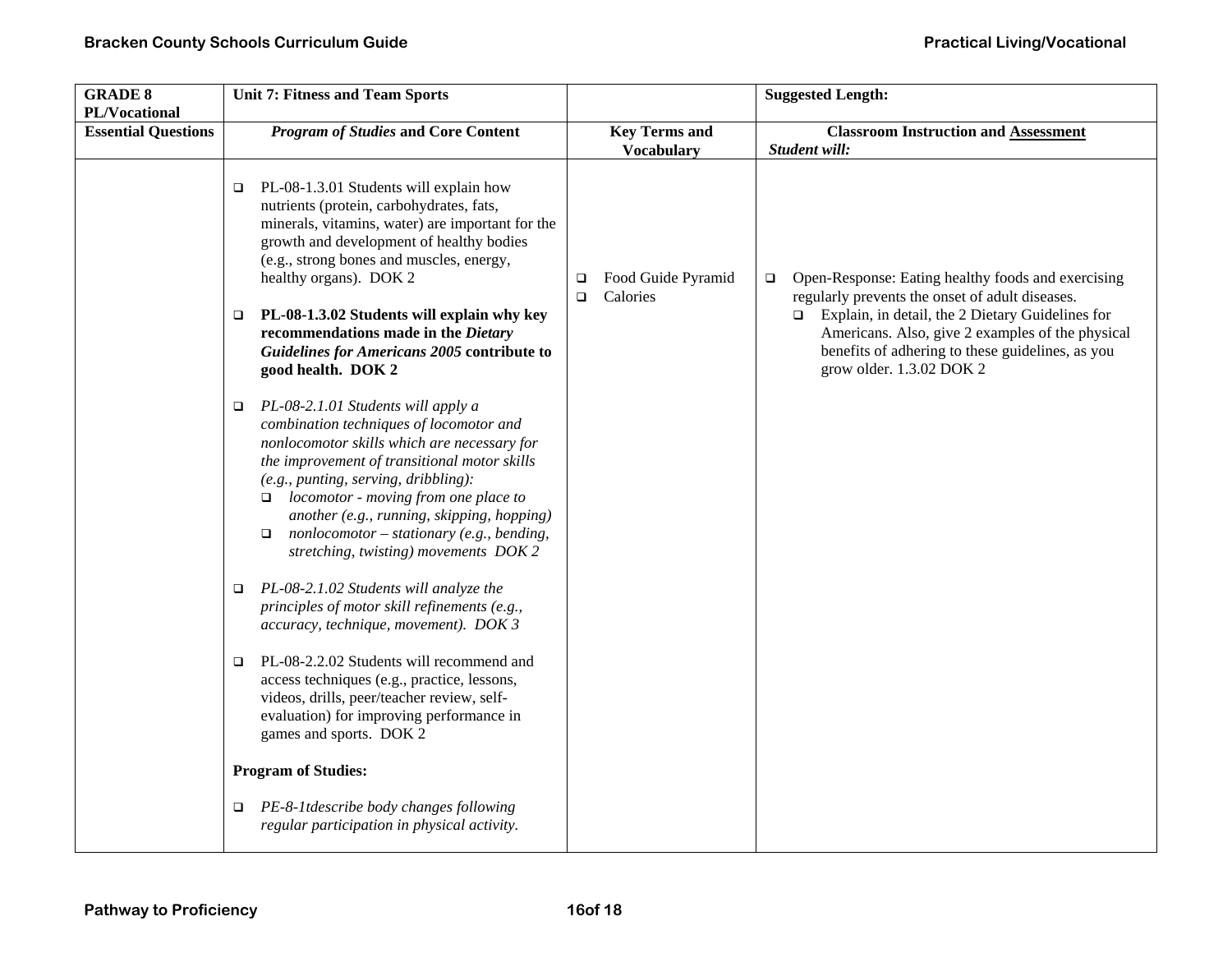| <b>GRADE 8</b>             | <b>Unit 7: Fitness and Team Sports</b>                                                         |                      | <b>Suggested Length:</b>                    |
|----------------------------|------------------------------------------------------------------------------------------------|----------------------|---------------------------------------------|
| PL/Vocational              |                                                                                                |                      |                                             |
| <b>Essential Questions</b> | <b>Program of Studies and Core Content</b>                                                     | <b>Key Terms and</b> | <b>Classroom Instruction and Assessment</b> |
|                            |                                                                                                | <b>Vocabulary</b>    | Student will:                               |
|                            | PE-8-2 relate benefits of exercise and fitness<br>□                                            |                      |                                             |
|                            | to physical development.                                                                       |                      |                                             |
|                            | PE-8-3 evaluate their own health-related<br>❏                                                  |                      |                                             |
|                            | fitness.                                                                                       |                      |                                             |
|                            | PE-8-4 monitor intensity of exercise (e.g.,<br>$\Box$                                          |                      |                                             |
|                            | resting heart rate, target heart rate, recovery                                                |                      |                                             |
|                            | time).                                                                                         |                      |                                             |
|                            | PE-8-5 apply principles of fitness training and<br>$\Box$                                      |                      |                                             |
|                            | conditioning (e.g., frequency, intensity,                                                      |                      |                                             |
|                            | duration, mode) in activities (e.g., running,                                                  |                      |                                             |
|                            | jogging, aerobics).                                                                            |                      |                                             |
|                            | $\Box$ PE-8-6 enhance personal fitness goals and                                               |                      |                                             |
|                            | personal fitness programs                                                                      |                      |                                             |
|                            | $\Box$ PE-8-7 apply movement concepts (e.g., space                                             |                      |                                             |
|                            | awareness, effort, formations that occur                                                       |                      |                                             |
|                            | between objects and people) in various games                                                   |                      |                                             |
|                            | and sports activities.                                                                         |                      |                                             |
|                            | PE-8-8 demonstrate principles of motor skill<br>□                                              |                      |                                             |
|                            | refinement (e.g., accuracy, techniques,                                                        |                      |                                             |
|                            | <i>physics</i> ).                                                                              |                      |                                             |
|                            | PE-8-9 use basic offensive and defensive<br>$\Box$                                             |                      |                                             |
|                            | strategies in modified versions of team and                                                    |                      |                                             |
|                            | individual sports.                                                                             |                      |                                             |
|                            | PE-8-10 critique transitional movement<br>$\Box$                                               |                      |                                             |
|                            | sequences and patterns to make                                                                 |                      |                                             |
|                            | recommendations for improvement.                                                               |                      |                                             |
|                            | PE-8-11 develop transitional motor skills for<br>$\Box$                                        |                      |                                             |
|                            | participation in games, activities, and rhythmic                                               |                      |                                             |
|                            | movements (e.g., baseball, soccer, basketball).<br>$\Box$ PE-8-12 refine techniques to achieve |                      |                                             |
|                            | consistency in performance of fundamental                                                      |                      |                                             |
|                            | skills (e.g., throwing, catching, kicking,                                                     |                      |                                             |
|                            | striking, dribbling) in games and activities.                                                  |                      |                                             |
|                            | PE-8-13 analyze object manipulation to make<br>□                                               |                      |                                             |
|                            | recommendations for improvement.                                                               |                      |                                             |
|                            | PE-8-14 demonstrate sportsmanship (e.g., fair<br>□                                             |                      |                                             |
|                            | play, following rules, accepting officials'                                                    |                      |                                             |
|                            | decisions, controlling responses) as it applies                                                |                      |                                             |